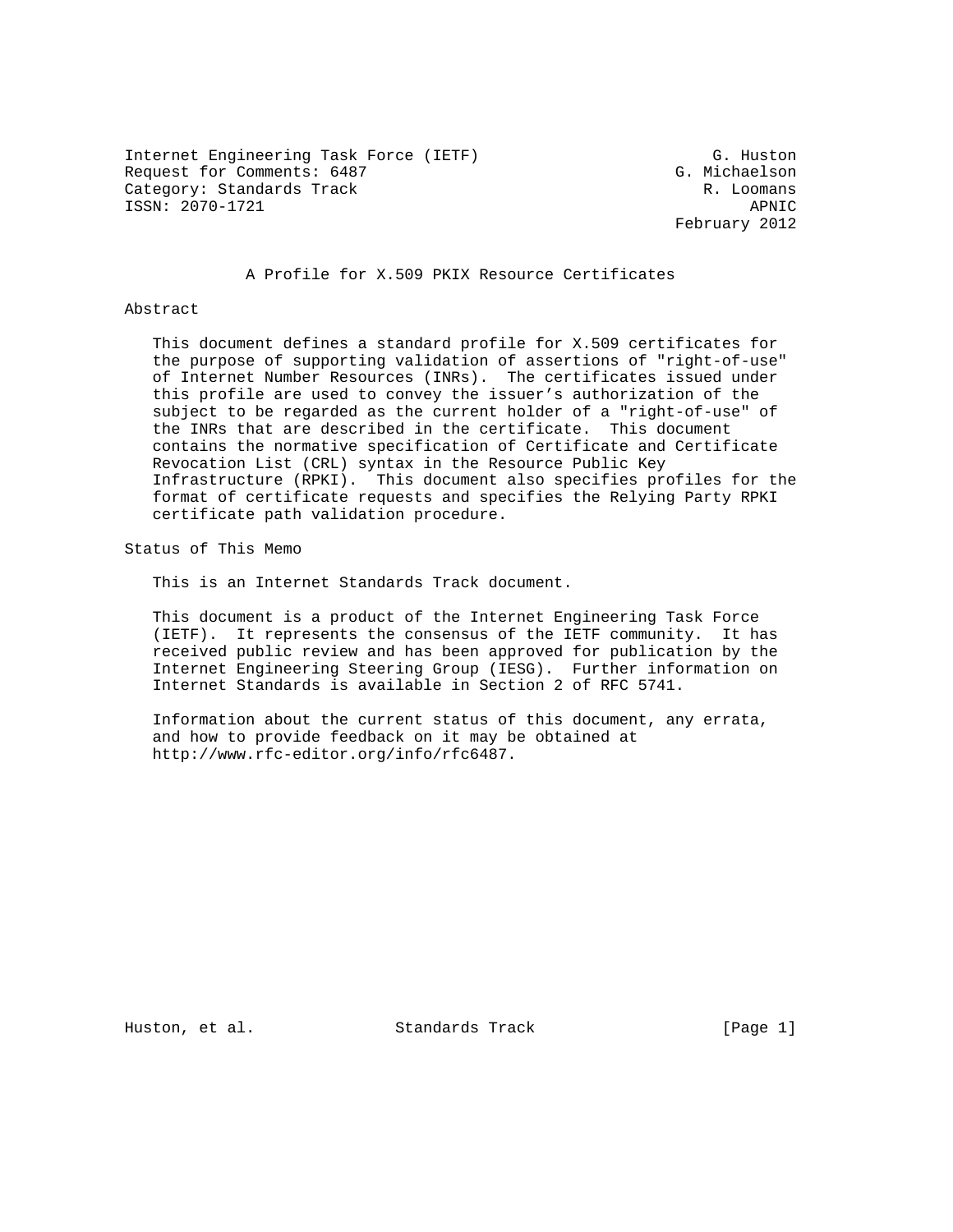Copyright Notice

 Copyright (c) 2012 IETF Trust and the persons identified as the document authors. All rights reserved.

 This document is subject to BCP 78 and the IETF Trust's Legal Provisions Relating to IETF Documents

 (http://trustee.ietf.org/license-info) in effect on the date of publication of this document. Please review these documents carefully, as they describe your rights and restrictions with respect to this document. Code Components extracted from this document must include Simplified BSD License text as described in Section 4.e of the Trust Legal Provisions and are provided without warranty as described in the Simplified BSD License.

Huston, et al. Standards Track [Page 2]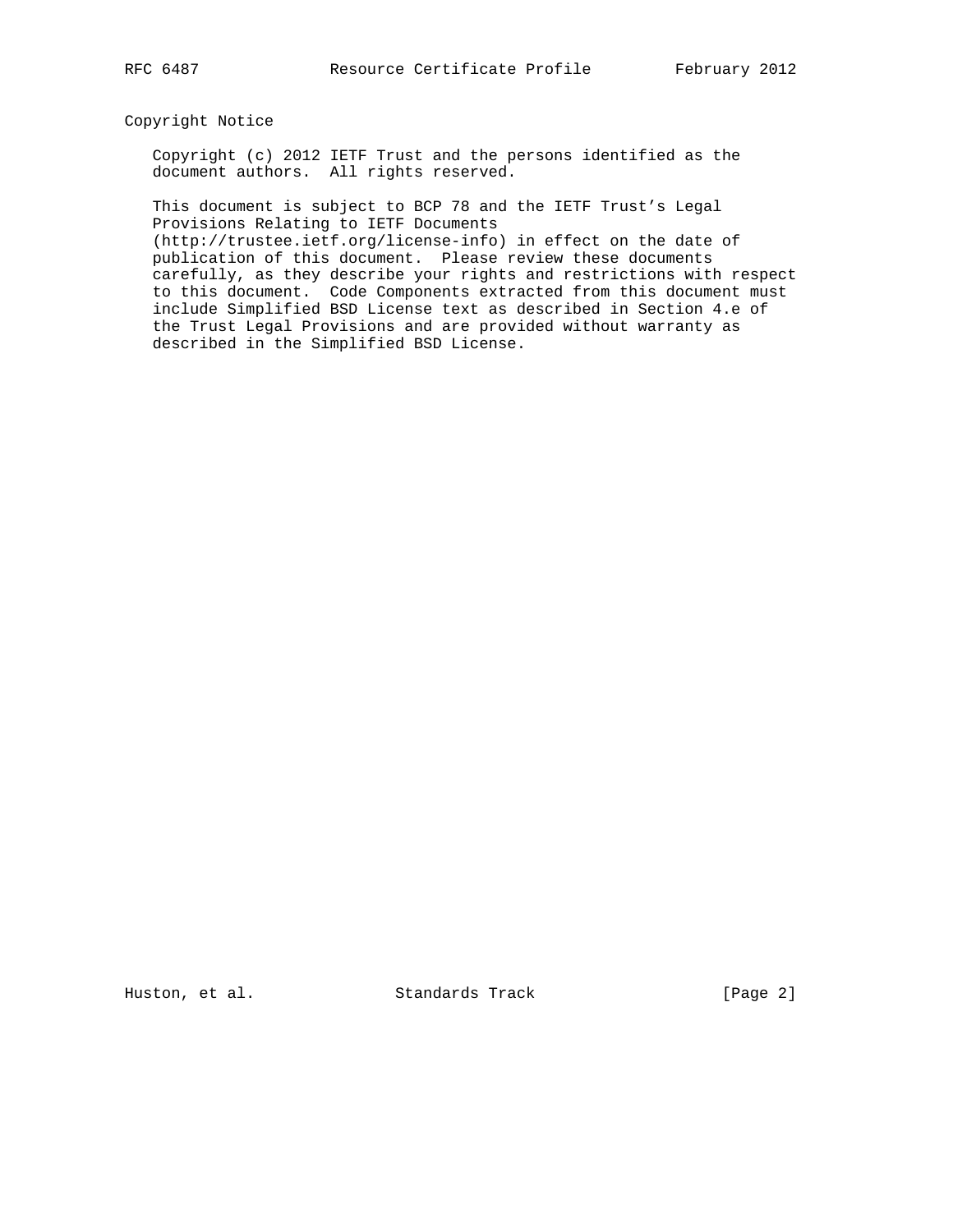Table of Contents

| 1.                                                                    | 4              |
|-----------------------------------------------------------------------|----------------|
| 1.1.                                                                  | 5              |
| Describing Resources in Certificates<br>$2$ .                         | 5              |
| End-Entity (EE) Certificates and Signing Functions in the RPKI<br>3.  | 5              |
| 4.                                                                    | $\epsilon$     |
| 4.1.                                                                  | 6              |
| 4.2.                                                                  | 6              |
| 4.3.                                                                  | $\epsilon$     |
| 4.4.                                                                  | 7              |
| 4.5.                                                                  | $\overline{7}$ |
|                                                                       | 7              |
| 4.6.1.                                                                | 8              |
| 4.6.2.                                                                | 8              |
| Subject Public Key Info<br>4.7.                                       | $\,8\,$        |
| Resource Certificate Extensions<br>4.8.                               | 8              |
| Basic Constraints<br>4.8.1.                                           | 8              |
| Subject Key Identifier<br>4.8.2.                                      | $\mathsf{Q}$   |
| Authority Key Identifier<br>4.8.3.                                    | 9              |
| 4.8.4.                                                                | 9              |
| 4.8.5.<br>Extended Key Usage                                          | $\mathsf{Q}$   |
|                                                                       |                |
| 4.8.6.<br>CRL Distribution Points 10                                  |                |
| Authority Information Access<br>4.8.7.                                | 10             |
| 4.8.8. Subject Information Access                                     | 11             |
| 4.8.9. Certificate Policies                                           | 12             |
|                                                                       | 12             |
|                                                                       |                |
| Resource Certificate Revocation Lists 13<br>5.                        |                |
| Resource Certificate Requests 13<br>б.                                |                |
| 6.1.                                                                  |                |
| PKCS#10 Resource Certificate Request Template Fields . 14<br>6.1.1.   |                |
|                                                                       |                |
| 6.2.1. CRMF Resource Certificate Request Template Fields 15           |                |
| Resource Certificate Request Control Fields 16<br>6.2.2.              |                |
| Certificate Extension Attributes in Certificate Requests . 16<br>6.3. |                |
| 7. Resource Certificate Validation 17                                 |                |
| Resource Extension Validation 17<br>7.1.                              |                |
| Resource Certification Path Validation 18<br>7.2.                     |                |
| 8.                                                                    |                |
| Operational Considerations for Profile Agility 22<br>9.               |                |
| 10. Security Considerations 24                                        |                |
|                                                                       |                |
|                                                                       |                |
| 12.1. Normative References 25                                         |                |
| 12.2. Informative References 26                                       |                |
| Appendix A. Example Resource Certificate 27                           |                |
| Appendix B. Example Certificate Revocation List 31                    |                |

Huston, et al. Standards Track [Page 3]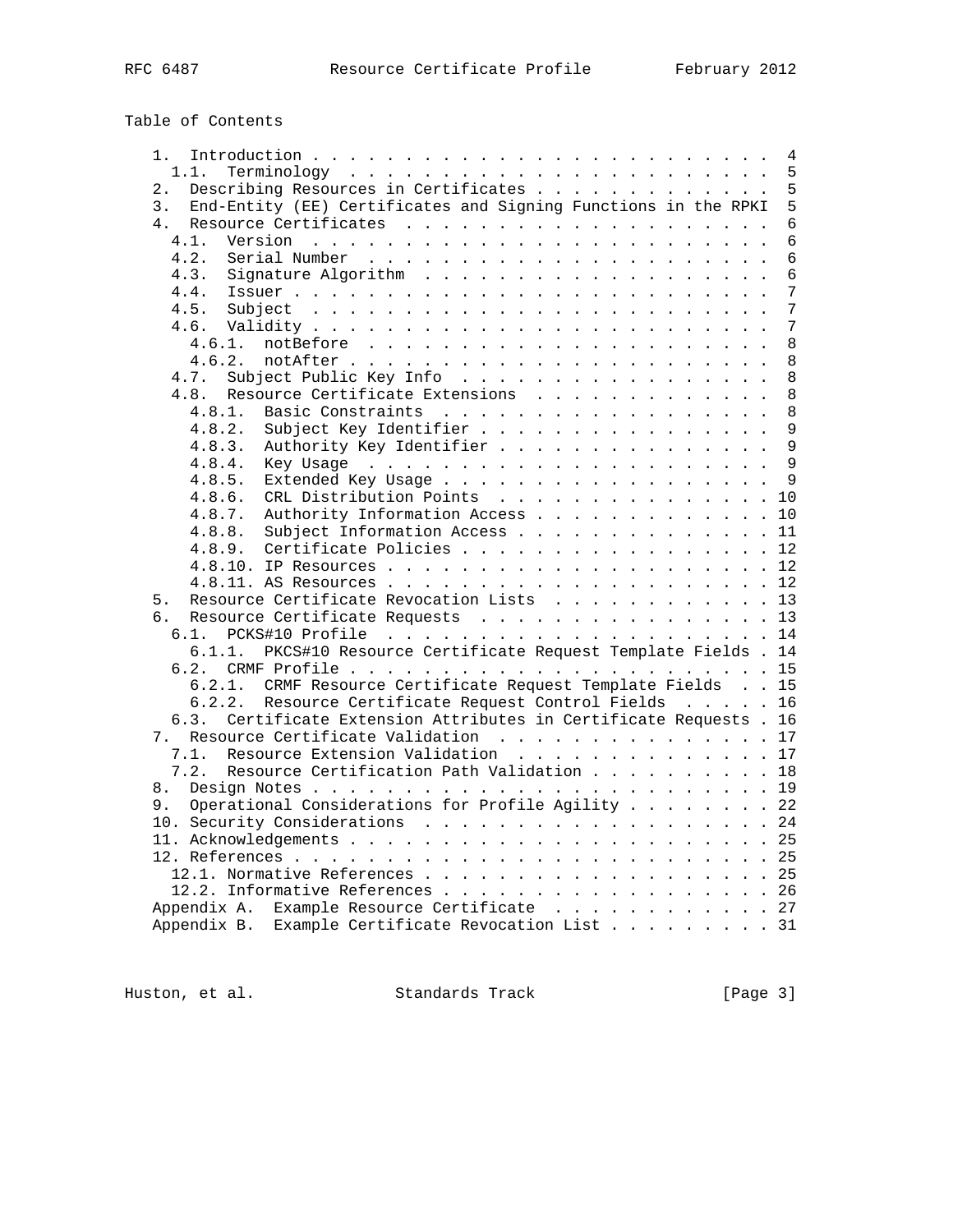## 1. Introduction

 This document defines a standard profile for X.509 certificates [X.509] for use in the context of certification of Internet Number Resources (INRs), i.e., IP Addresses and Autonomous System (AS) numbers. Such certificates are termed "resource certificates". A resource certificate is a certificate that conforms to the PKIX profile [RFC5280], and that conforms to the constraints specified in this profile. A resource certificate attests that the issuer has granted the subject a "right-of-use" for a listed set of IP addresses and/or Autonomous System numbers.

 This document is referenced by Section 7 of the "Certificate Policy (CP) for the Resource Public Key Infrastructure (RPKI)" [RFC6484]. It is an integral part of that policy and the normative specification for certificate and Certificate Revocation List (CRL) syntax used in the RPKI. The document also specifies profiles for the format of certificate requests, and the relying party (RP) RPKI certificate path validation procedure.

 Resource certificates are to be used in a manner that is consistent with the RPKI Certificate Policy (CP) [RFC6484]. They are issued by entities that assign and/or allocate public INRs, and thus the RPKI is aligned with the public INR distribution function. When an INR is allocated or assigned by a number registry to an entity, this allocation can be described by an associated resource certificate. This certificate is issued by the number registry, and it binds the certificate subject's key to the INRs enumerated in the certificate. One or two critical extensions, the IP Address Delegation or AS Identifier Delegation Extensions [RFC3779], enumerate the INRs that were allocated or assigned by the issuer to the subject.

 Relying party (RP) validation of a resource certificate is performed in the manner specified in Section 7.1. This validation procedure differs from that described in Section 6 of [RFC5280], such that:

- o additional validation processing imposed by the INR extensions is required,
- o a confirmation of a public key match between the CRL issuer and the resource certificate issuer is required, and
- o the resource certificate is required to conform to this profile.

 This profile defines those fields that are used in a resource certificate that MUST be present for the certificate to be valid. Any extensions not explicitly mentioned MUST be absent. The same applies to the CRLs used in the RPKI, that are also profiled in this

Huston, et al. Standards Track [Page 4]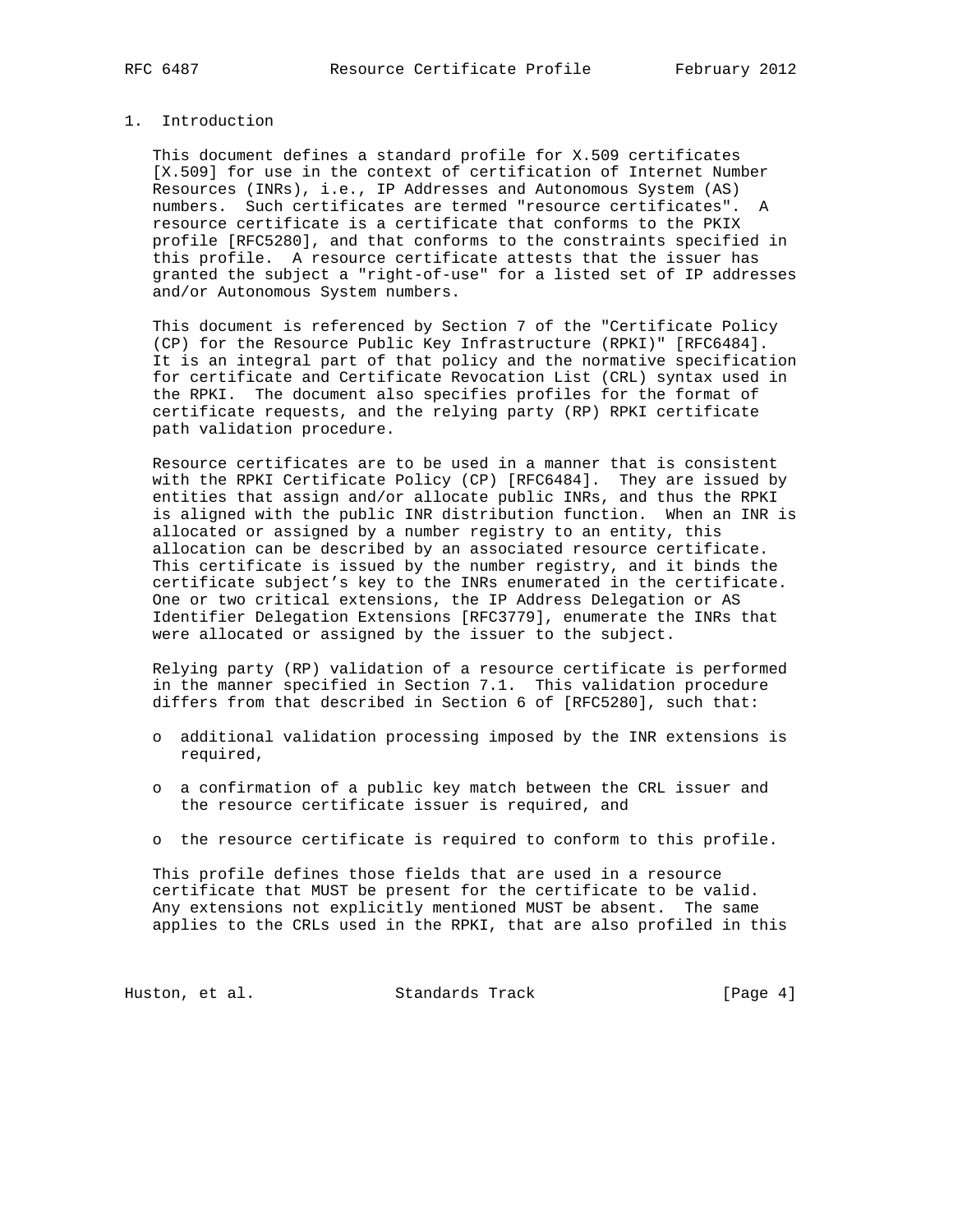document. A Certification Authority (CA) conforming to the RPKI CP MUST issue certificates and CRLs consistent with this profile.

1.1. Terminology

 It is assumed that the reader is familiar with the terms and concepts described in "Internet X.509 Public Key Infrastructure Certificate and Certificate Revocation List (CRL) Profile" [RFC5280], and "X.509 Extensions for IP Addresses and AS Identifiers" [RFC3779].

 The key words "MUST", "MUST NOT", "REQUIRED", "SHALL", "SHALL NOT", "SHOULD", "SHOULD NOT", "RECOMMENDED", "MAY", and "OPTIONAL" in this document are to be interpreted as described in [RFC2119].

2. Describing Resources in Certificates

 The framework for describing an association between the subject of a certificate and the INRs currently under the subject's control is described in [RFC3779]. This profile further requires that:

- o Every resource certificate MUST contain either the IP Address Delegation or the Autonomous System Identifier Delegation extension, or both.
- o These extensions MUST be marked as critical.
- o The sorted canonical format describing INRs, with maximal spanning ranges and maximal spanning prefix masks, as defined in [RFC3779], MUST be used for the resource extension field, except where the "inherit" construct is used instead.

 When validating a resource certificate, an RP MUST verify that the INRs described in the issuer's resource certificate encompass the INRs of the resource certificate being validated. In this context, "encompass" allows for the issuer's INRs to be the same as, or a strict superset of, the subject's INRs.

3. End-Entity (EE) Certificates and Signing Functions in the RPKI

 As noted in [RFC6480], the primary function of end-entity (EE) certificates in the RPKI is the verification of signed objects that relate to the usage of the INRs described in the certificate, e.g., Route Origin Authorizations (ROAs) and manifests.

 The private key associated with an EE certificate is used to sign a single RPKI signed object, i.e., the EE certificate is used to validate only one object. The EE certificate is embedded in the object as part of a Cryptographic Message Syntax (CMS) signed-data

Huston, et al. Standards Track [Page 5]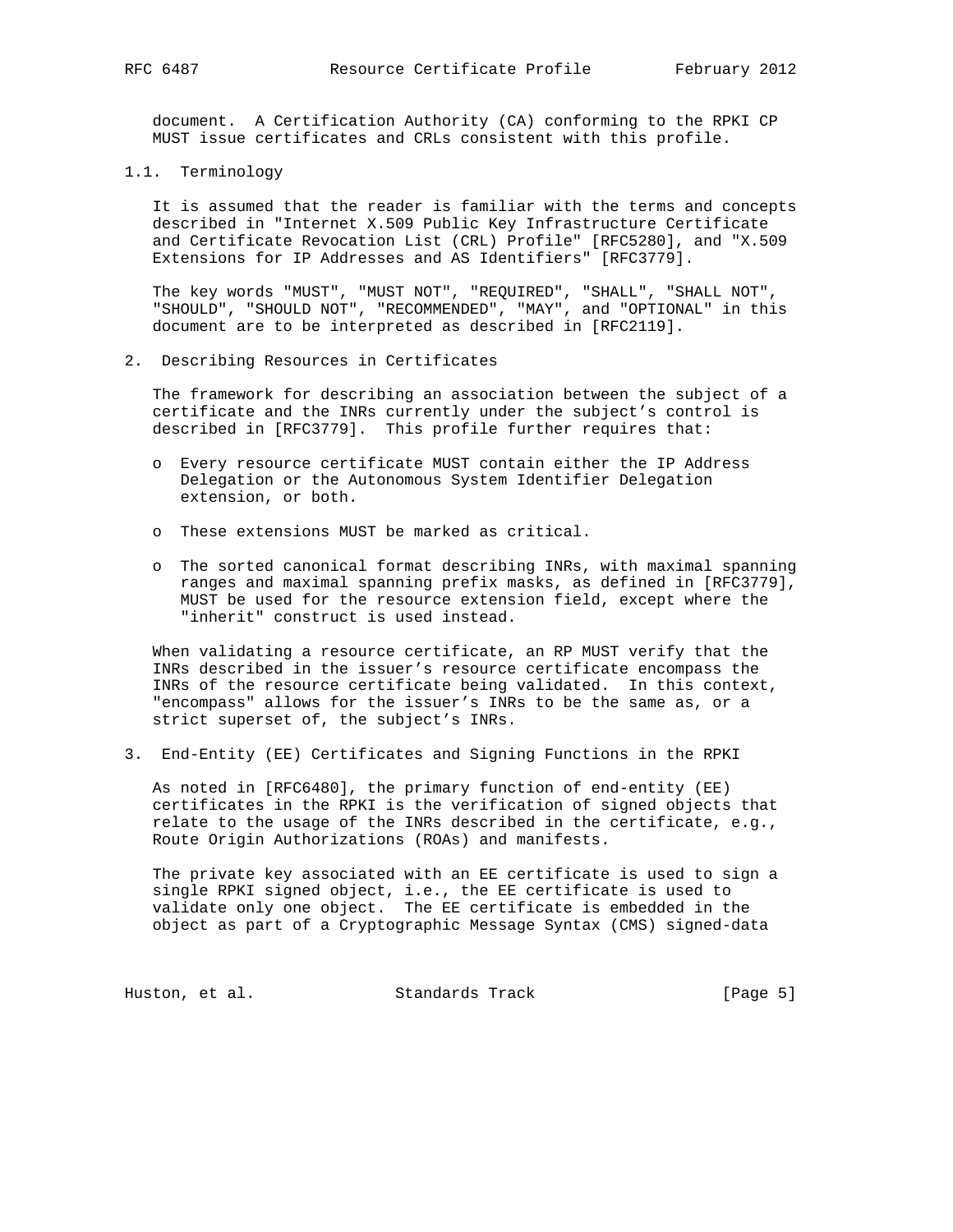structure [RFC6488]. Because of the one-to-one relationship between the EE certificate and the signed object, revocation of the certificate effectively revokes the corresponding signed object.

 An EE certificate may be used to validate a sequence of signed objects, where each signed object in the sequence overwrites the previous instance of the signed object in the repository publication point, such that only one instance of the signed object is published at any point in time (e.g., an EE certificate MAY be used to sign a sequence of manifests [RFC6486]). Such EE certificates are termed "sequential use" EE certificates.

 EE certificates used to validate only one instance of a signed object, and are not used thereafter or in any other validation context, are termed "one-time-use" EE certificates.

4. Resource Certificates

 A resource certificate is a valid X.509 public key certificate, consistent with the PKIX profile [RFC5280], containing the fields listed in this section. Only the differences from [RFC5280] are noted below.

 Unless specifically noted as being OPTIONAL, all the fields listed here MUST be present, and any other fields MUST NOT appear in a conforming resource certificate. Where a field value is specified here, this value MUST be used in conforming resource certificates.

4.1. Version

 As resource certificates are X.509 version 3 certificates, the version MUST be 3 (i.e., the value of this field is 2).

 RPs need not process version 1 or version 2 certificates (in contrast to [RFC5280]).

4.2. Serial Number

 The serial number value is a positive integer that is unique for each certificate issued by a given CA.

4.3. Signature Algorithm

The algorithm used in this profile is specified in [RFC6485].

Huston, et al. Standards Track [Page 6]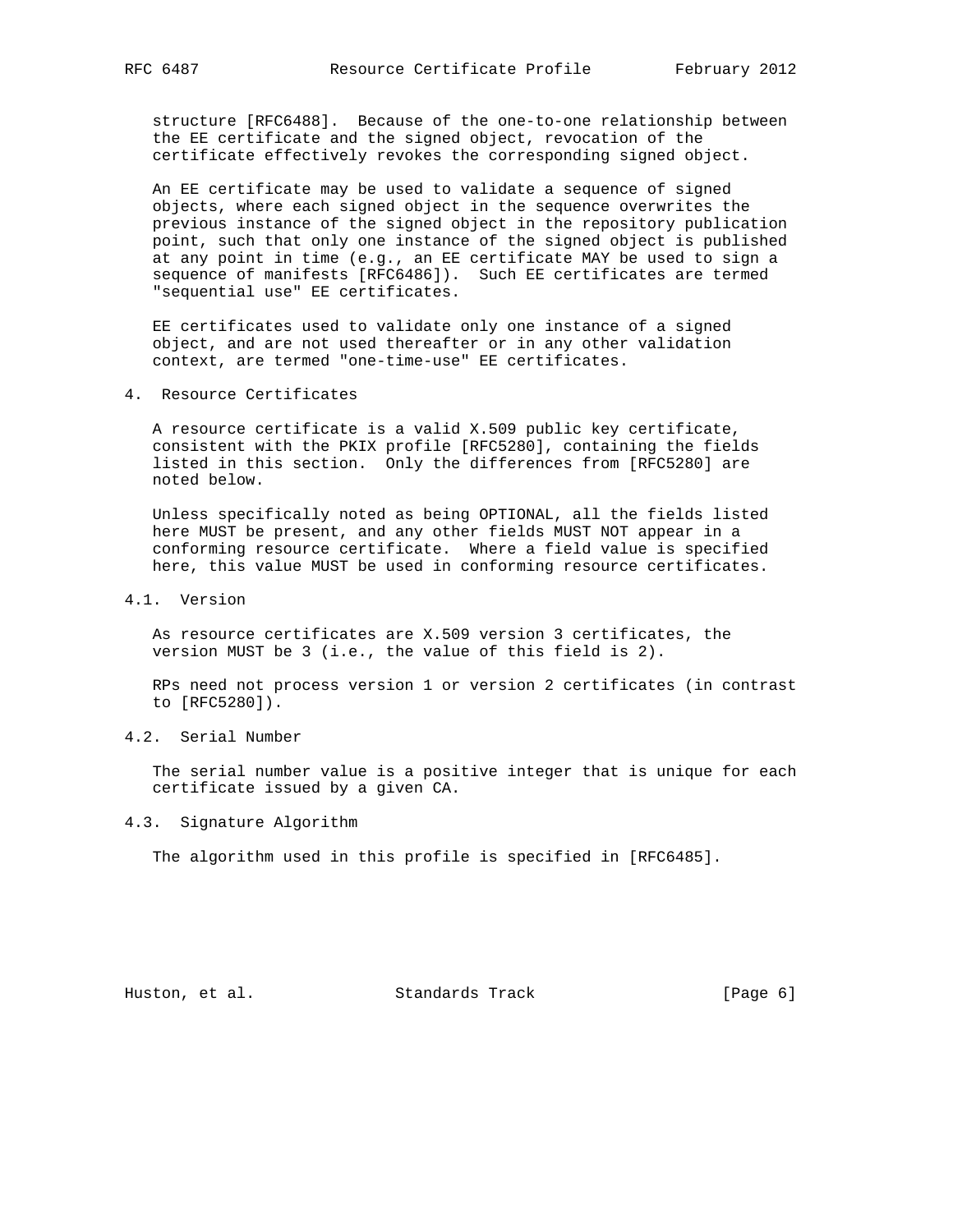## 4.4. Issuer

The value of this field is a valid X.501 distinguished name.

 An issuer name MUST contain one instance of the CommonName attribute and MAY contain one instance of the serialNumber attribute. If both attributes are present, it is RECOMMENDED that they appear as a set. The CommonName attribute MUST be encoded using the ASN.1 type PrintableString [X.680]. Issuer names are not intended to be descriptive of the identity of issuer.

 The RPKI does not rely on issuer names being globally unique, for reasons of security. However, it is RECOMMENDED that issuer names be generated in a fashion that minimizes the likelihood of collisions. See Section 8 for (non-normative) suggested name-generation mechanisms that fulfill this recommendation.

#### 4.5. Subject

 The value of this field is a valid X.501 distinguished name [RFC4514], and is subject to the same constraints as the issuer name.

 In the RPKI, the subject name is determined by the issuer, not proposed by the subject [RFC6481]. Each distinct subordinate CA and EE certified by the issuer MUST be identified using a subject name that is unique per issuer. In this context, "distinct" is defined as an entity and a given public key. An issuer SHOULD use a different subject name if the subject's key pair has changed (i.e., when the CA issues a certificate as part of re-keying the subject.) Subject names are not intended to be descriptive of the identity of subject.

# 4.6. Validity

 The certificate validity period is represented as a SEQUENCE of two dates: the date on which the certificate validity period begins (notBefore) and the date on which the certificate validity period ends (notAfter).

 While a CA is typically advised against issuing a certificate with a validity period that spans a greater period of time than the validity period of the CA's certificate that will be used to validate the issued certificate, in the context of this profile, a CA MAY have valid grounds to issue a subordinate certificate with a validity period that exceeds the validity period of the CA's certificate.

Huston, et al. Standards Track [Page 7]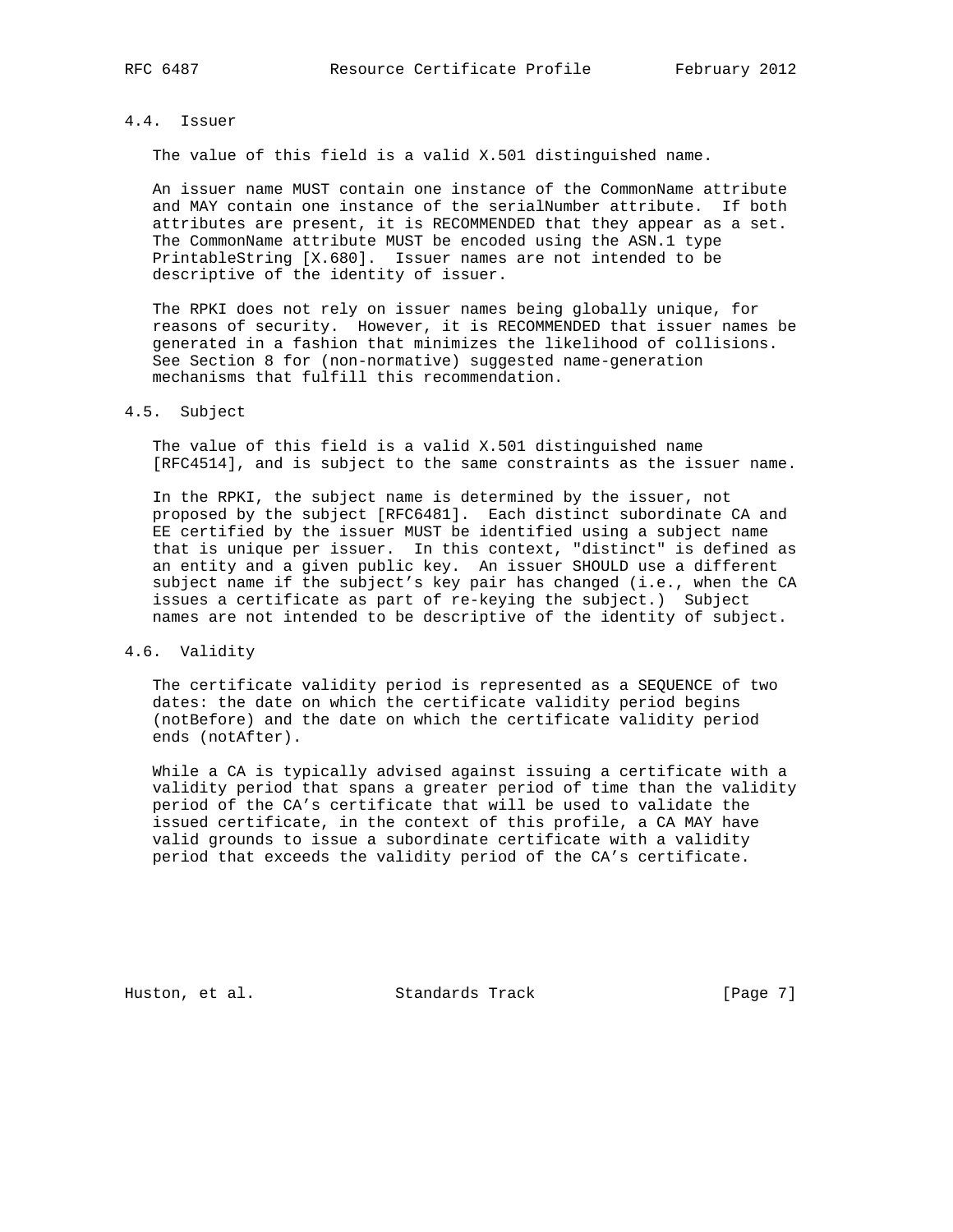## 4.6.1. notBefore

 The "notBefore" time SHOULD be no earlier than the time of certificate generation.

 In the RPKI, it is valid for a certificate to have a value for this field that pre-dates the same field value in any superior certificate. Relying Parties SHOULD NOT attempt to infer from this time information that a certificate was valid at a time in the past, or that it will be valid at a time in the future, as the scope of an RP's test of validity of a certificate refers specifically to validity at the current time.

4.6.2. notAfter

 The "notAfter" time represents the anticipated lifetime of the current resource allocation or assignment arrangement between the issuer and the subject.

 It is valid for a certificate to have a value for this field that post-dates the same field value in any superior certificate. The same caveats apply to RP's assumptions relating to the certificate's validity at any time other than the current time.

4.7. Subject Public Key Info

The algorithm used in this profile is specified in [RFC6485].

4.8. Resource Certificate Extensions

 The following X.509 v3 extensions MUST be present in a conforming resource certificate, except where explicitly noted otherwise. Each extension in a resource certificate is designated as either critical or non-critical. A certificate-using system MUST reject the certificate if it encounters a critical extension it does not recognize; however, a non-critical extension MAY be ignored if it is not recognized [RFC5280].

4.8.1. Basic Constraints

 The Basic Constraints extension field is a critical extension in the resource certificate profile, and MUST be present when the subject is a CA, and MUST NOT be present otherwise.

The issuer determines whether the "cA" boolean is set.

 The Path Length Constraint is not specified for RPKI certificates, and MUST NOT be present.

Huston, et al. Standards Track [Page 8]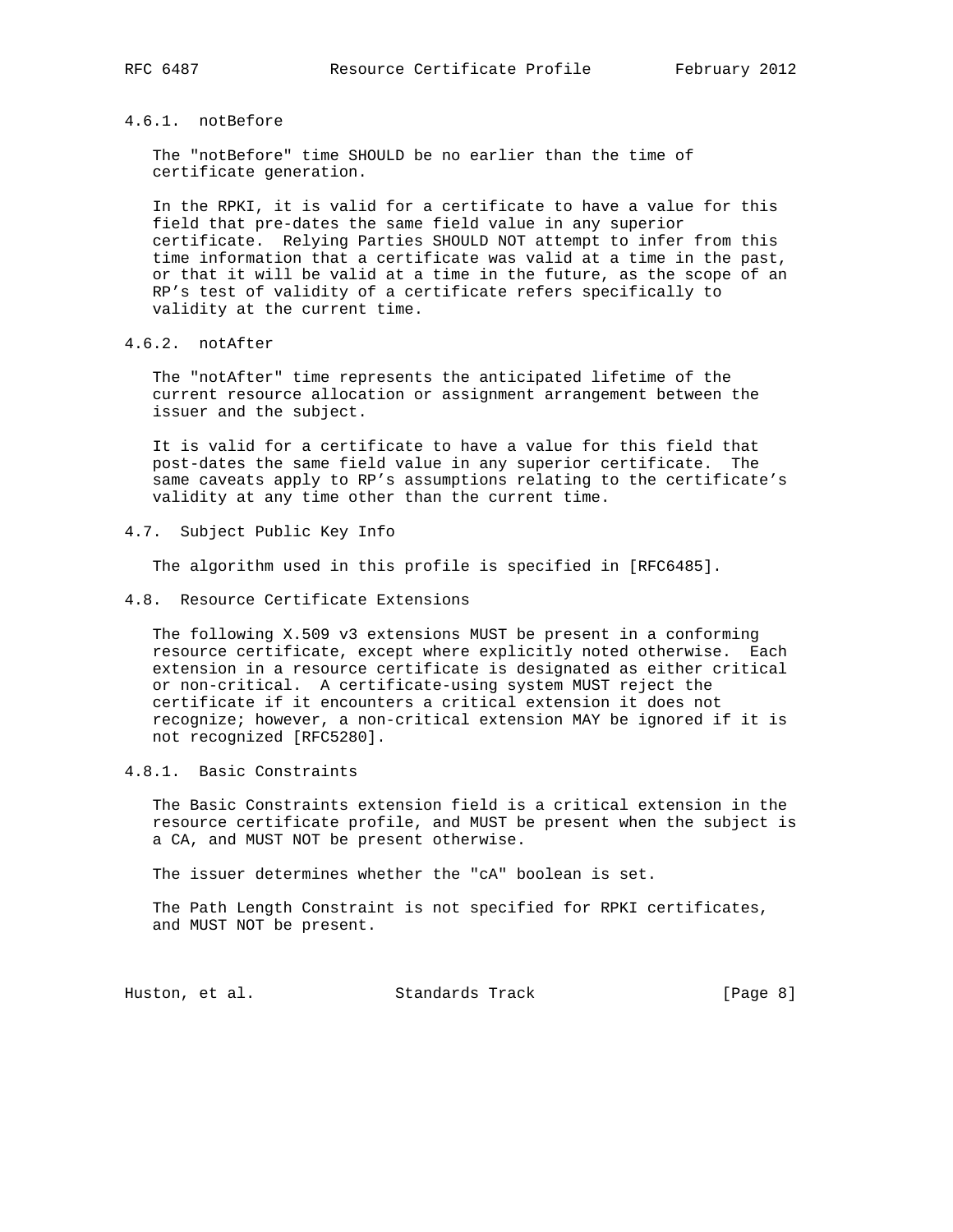## 4.8.2. Subject Key Identifier

 This extension MUST appear in all resource certificates. This extension is non-critical.

 The Key Identifier used for resource certificates is the 160-bit SHA-1 hash of the value of the DER-encoded ASN.1 bit string of the Subject Public Key, as described in Section 4.2.1.2 of [RFC5280].

### 4.8.3. Authority Key Identifier

 This extension MUST appear in all resource certificates, with the exception of a CA who issues a "self-signed" certificate. In a self signed certificate, a CA MAY include this extension, and set it equal to the Subject Key Identifier. The authorityCertIssuer and authorityCertSerialNumber fields MUST NOT be present. This extension is non-critical.

 The Key Identifier used for resource certificates is the 160-bit SHA-1 hash of the value of the DER-encoded ASN.1 bit string of the issuer's public key, as described in Section 4.2.1.1 of [RFC5280].

#### 4.8.4. Key Usage

This extension is a critical extension and MUST be present.

 In certificates issued to certification authorities only, the keyCertSign and CRLSign bits are set to TRUE, and these MUST be the only bits set to TRUE.

 In EE certificates, the digitalSignature bit MUST be set to TRUE and MUST be the only bit set to TRUE.

### 4.8.5. Extended Key Usage

 The Extended Key Usage (EKU) extension MUST NOT appear in any CA certificate in the RPKI. This extension also MUST NOT appear in EE certificates used to verify RPKI objects (e.g., ROAs or manifests. The extension MUST NOT be marked critical.

 The EKU extension MAY appear in EE certificates issued to routers or other devices. Permitted values for the EKU OIDs will be specified in Standards Track RFCs issued by other IETF working groups that adopt the RPKI profile and that identify application-specific requirements that motivate the use of such EKUs.

Huston, et al. Standards Track [Page 9]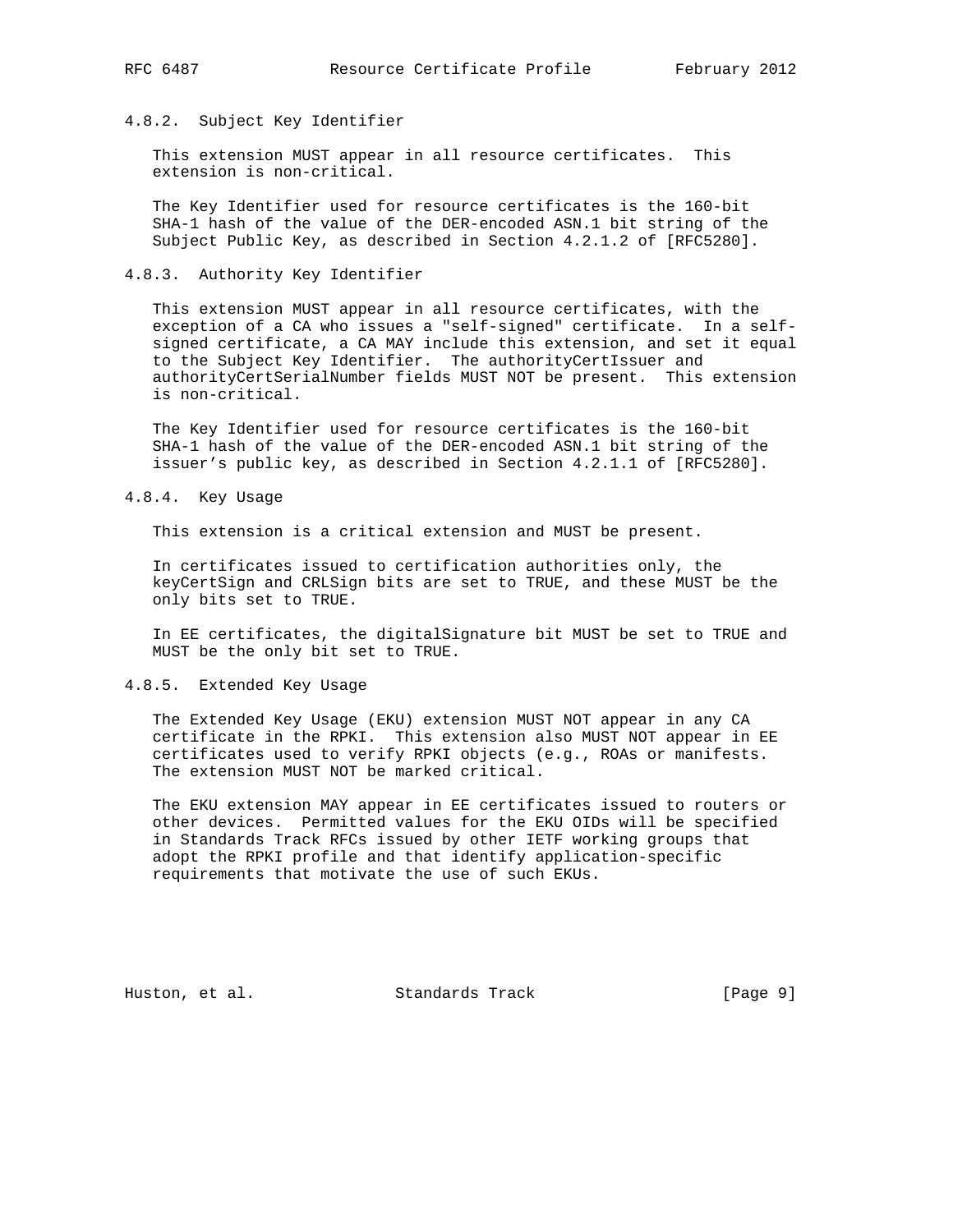## 4.8.6. CRL Distribution Points

 This extension MUST be present, except in "self-signed" certificates, and it is non-critical. In a self-signed certificate, this extension MUST be omitted.

 In this profile, the scope of the CRL is specified to be all certificates issued by this CA issuer.

 The CRL Distribution Points (CRLDP) extension identifies the location(s) of the CRL(s) associated with certificates issued by this issuer. The RPKI uses the URI [RFC3986] form of object identification. The preferred URI access mechanism is a single rsync URI ("rsync://") [RFC5781] that references a single inclusive CRL for each issuer.

 In this profile, the certificate issuer is also the CRL issuer, implying that the CRLIssuer field MUST be omitted, and the distributionPoint field MUST be present. The Reasons field MUST be omitted.

 The distributionPoint MUST contain the fullName field, and MUST NOT contain a nameRelativeToCRLIssuer. The form of the generalName MUST be of type URI.

 The sequence of distributionPoint values MUST contain only a single DistributionPoint. The DistributionPoint MAY contain more than one URI value. An rsync URI [RFC5781] MUST be present in the DistributionPoint and MUST reference the most recent instance of this issuer's CRL. Other access form URIs MAY be used in addition to the rsync URI, representing alternate access mechanisms for this CRL.

4.8.7. Authority Information Access

 In the context of the RPKI, this extension identifies the publication point of the certificate of the issuer of the certificate in which the extension appears. In this profile, a single reference to the publication point of the immediate superior certificate MUST be present, except for a "self-signed" certificate, in which case the extension MUST be omitted. This extension is non-critical.

 This profile uses a URI form of object identification. The preferred URI access mechanisms is "rsync", and an rsync URI [RFC5781] MUST be specified with an accessMethod value of id-ad-caIssuers. The URI MUST reference the point of publication of the certificate where this Issuer is the subject (the issuer's immediate superior certificate). Other accessMethod URIs referencing the same object MAY also be included in the value sequence of this extension.

Huston, et al. Standards Track [Page 10]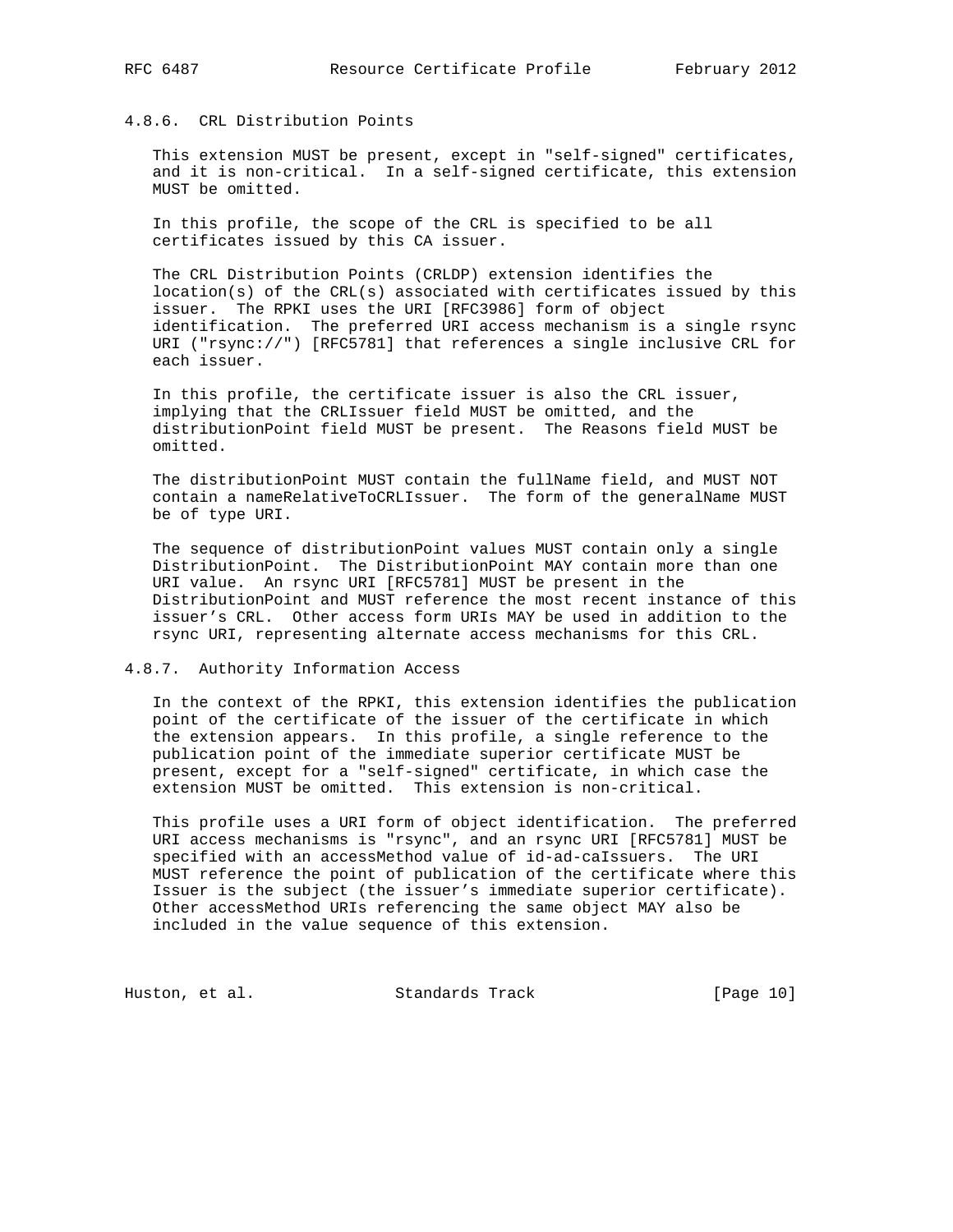A CA MUST use a persistent URL name scheme for CA certificates that it issues [RFC6481]. This implies that a reissued certificate overwrites a previously issued certificate (to the same subject) in the publication repository. In this way, certificates subordinate to the reissued (CA) certificate can maintain a constant Authority Information Access (AIA) extension pointer and thus need not be reissued when the parent certificate is reissued.

4.8.8. Subject Information Access

 In the context of the RPKI, this Subject Information Access (SIA) extension identifies the publication point of products signed by the subject of the certificate.

### 4.8.8.1. SIA for CA Certificates

This extension MUST be present and MUST be marked non-critical.

 This extension MUST have an instance of an accessMethod of id-ad caRepository, with an accessLocation form of a URI that MUST specify an rsync URI [RFC5781]. This URI points to the directory containing all published material issued by this CA, i.e., all valid CA certificates, published EE certificates, the current CRL, manifest, and signed objects validated via EE certificates that have been issued by this CA [RFC6481]. Other accessDescription elements with an accessMethod of id-ad-caRepository MAY be present. In such cases, the accessLocation values describe alternate supported URI access mechanisms for the same directory. The ordering of URIs in this accessDescription sequence reflect the CA's relative preferences for access methods to be used by RPs, with the first element of the sequence being the most preferred by the CA.

 This extension MUST have an instance of an AccessDescription with an accessMethod of id-ad-rpkiManifest,

 $id-ad$  OBJECT IDENTIFIER  $::=$  {  $id-pkix$  48 }

id-ad-rpkiManifest OBJECT IDENTIFIER ::= { id-ad 10 }

 with an rsync URI [RFC5781] form of accessLocation. The URI points to the CA's manifest of published objects [RFC6486] as an object URL. Other accessDescription elements MAY exist for the id-ad-rpkiManifest accessMethod, where the accessLocation value indicates alternate access mechanisms for the same manifest object.

Huston, et al. Standards Track [Page 11]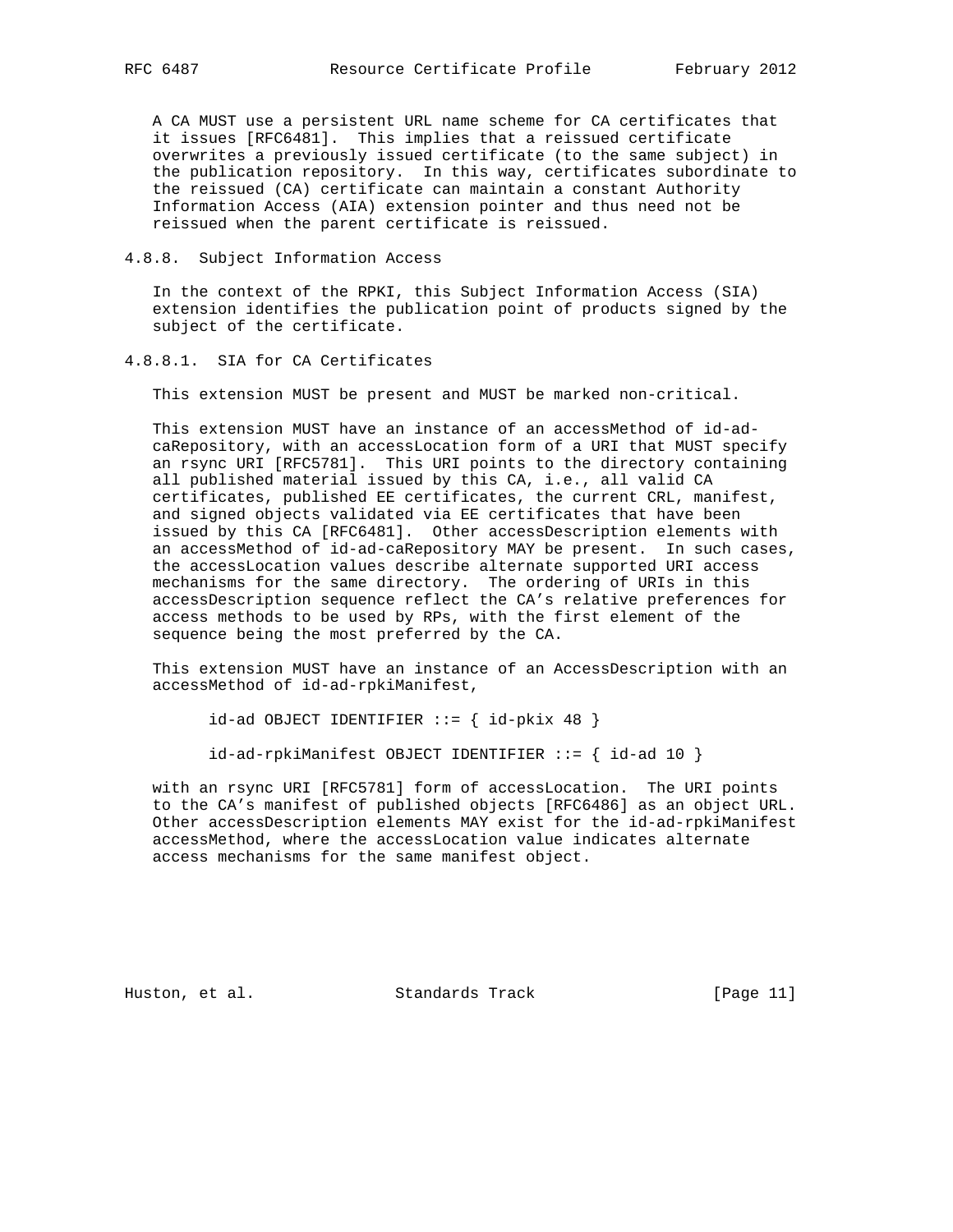# 4.8.8.2. SIA for EE Certificates

This extension MUST be present and MUST be marked non-critical.

 This extension MUST have an instance of an accessMethod of id-ad signedObject,

 $id-ad-signedObject OBJECT IDENTIFYER ::= { id-ad 11 }$ 

 with an accessLocation form of a URI that MUST include an rsync URI [RFC5781]. This URI points to the signed object that is verified using this EE certificate [RFC6481]. Other accessDescription elements may exist for the id-ad-signedObject accessMethod, where the accessLocation value indicates alternate URI access mechanisms for the same object, ordered in terms of the EE's relative preference for supported access mechanisms.

Other AccessMethods MUST NOT be used for an EE certificates's SIA.

4.8.9. Certificate Policies

 This extension MUST be present and MUST be marked critical. It MUST include exactly one policy, as specified in the RPKI CP [RFC6484]

4.8.10. IP Resources

 Either the IP Resources extension, or the AS Resources extension, or both, MUST be present in all RPKI certificates, and if present, MUST be marked critical.

 This extension contains the list of IP address resources as per [RFC3779]. The value may specify the "inherit" element for a particular Address Family Identifier (AFI) value. In the context of resource certificates describing public number resources for use in the public Internet, the Subsequent AFI (SAFI) value MUST NOT be used.

 This extension MUST either specify a non-empty set of IP address records, or use the "inherit" setting to indicate that the IP address resource set of this certificate is inherited from that of the certificate's issuer.

4.8.11. AS Resources

 Either the AS Resources extension, or the IP Resources extension, or both, MUST be present in all RPKI certificates, and if present, MUST be marked critical.

Huston, et al. Standards Track [Page 12]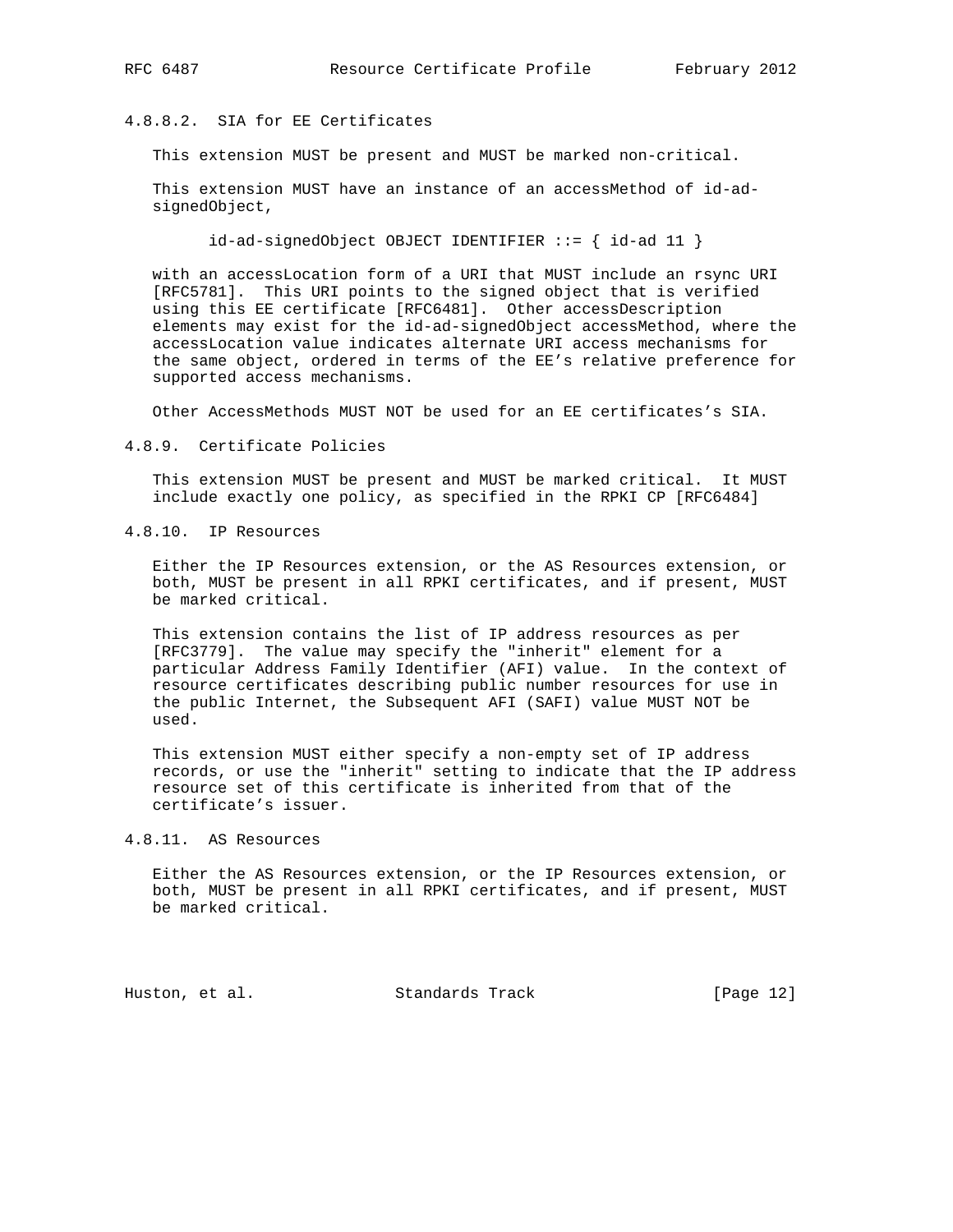This extension contains the list of AS number resources as per [RFC3779], or it may specify the "inherit" element. Routing Domain Identifier (RDI) values are NOT supported in this profile and MUST NOT be used.

 This extension MUST either specify a non-empty set of AS number records, or use the "inherit" setting to indicate that the AS number resource set of this certificate is inherited from that of the certificate's issuer.

5. Resource Certificate Revocation Lists

 Each CA MUST issue a version 2 CRL that is consistent with [RFC5280]. RPs are NOT required to process version 1 CRLs (in contrast to [RFC5280]). The CRL issuer is the CA. CRLs conforming to this profile MUST NOT include Indirect or Delta CRLs. The scope of each CRL MUST be all certificates issued by this CA.

The issuer name is as in Section 4.4 above.

 Where two or more CRLs are issued by the same CA, the CRL with the highest value of the "CRL Number" field supersedes all other CRLs issued by this CA.

 The algorithm used in CRLs issued under this profile is specified in [RFC6485].

 The contents of the CRL are a list of all non-expired certificates that have been revoked by the CA.

 An RPKI CA MUST include the two extensions, Authority Key Identifier and CRL Number, in every CRL that it issues. RPs MUST be prepared to process CRLs with these extensions. No other CRL extensions are allowed.

 For each revoked resource certificate, only the two fields, Serial Number and Revocation Date, MUST be present, and all other fields MUST NOT be present. No CRL entry extensions are supported in this profile, and CRL entry extensions MUST NOT be present in a CRL.

6. Resource Certificate Requests

 A resource certificate request MAY use either of PKCS#10 or Certificate Request Message Format (CRMF). A CA MUST support certificate issuance in PKCS#10 and a CA MAY support CRMF requests.

 Note that there is no certificate response defined in this profile. For CA certificate requests, the CA places the resource certificate

Huston, et al. Standards Track [Page 13]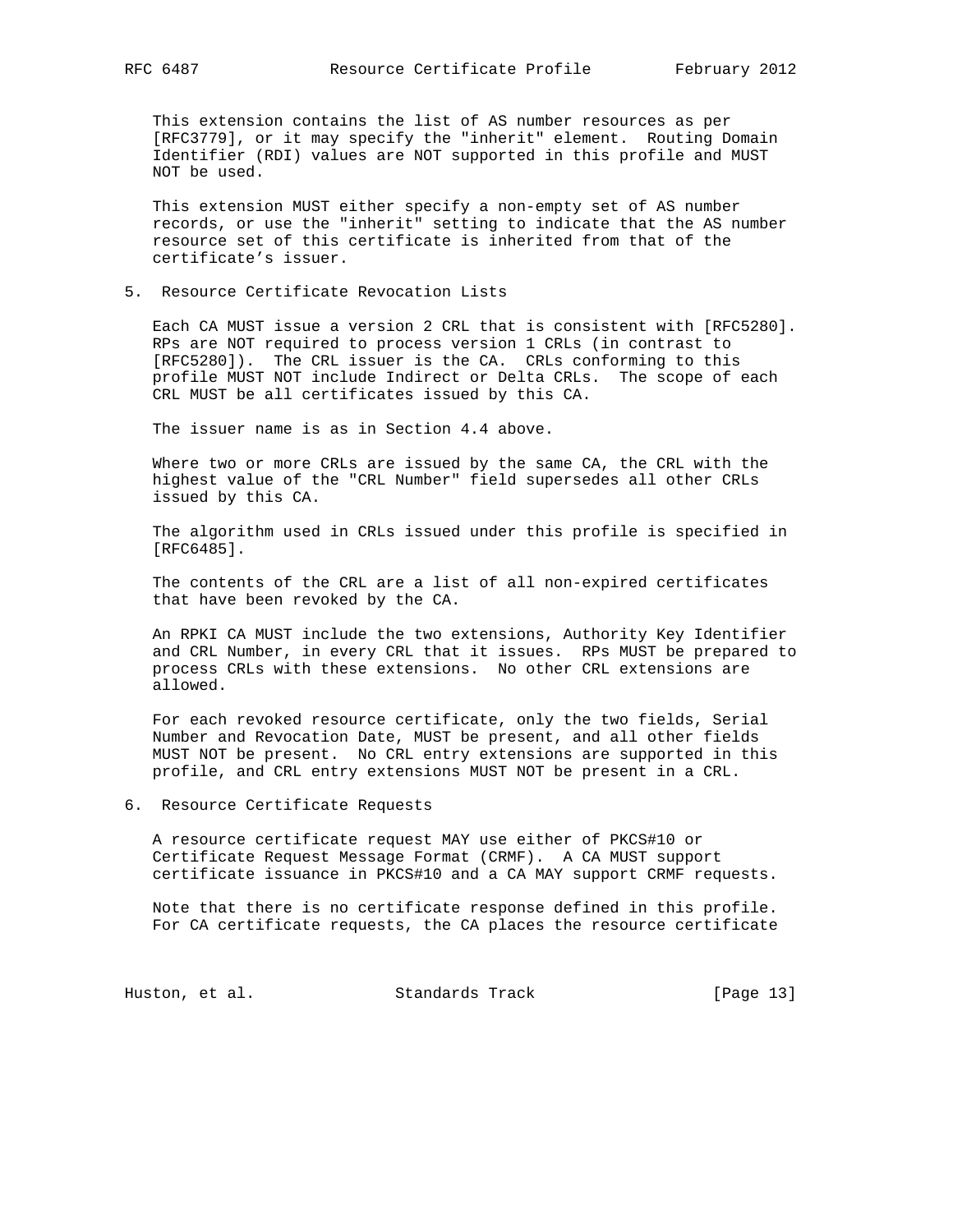in the repository, as per [RFC6484]. No response is defined for EE certificate requests.

6.1. PCKS#10 Profile

 This profile refines the specification in [RFC2986], as it relates to resource certificates. A Certificate Request Message object, formatted according to PKCS#10, is passed to a CA as the initial step in issuing a certificate.

 With the exception of the SubjectPublicKeyinfo and the SIA extension request, the CA is permitted to alter any field in the request when issuing a certificate.

6.1.1. PKCS#10 Resource Certificate Request Template Fields

 This profile applies the following additional requirements to fields that MAY appear in a CertificationRequestInfo:

Version

This field is mandatory and MUST have the value 0.

Subject

 This field MAY be omitted. If present, the value of this field SHOULD be empty (i.e., NULL), in which case the CA MUST generate a subject name that is unique in the context of certificates issued by this CA. This field is allowed to be non-empty only for a re-key/reissuance request, and only if the CA has adopted a policy (in its Certificate Practice Statement (CPS)) that permits reuse of names in these circumstances.

SubjectPublicKeyInfo

 This field specifies the subject's public key and the algorithm with which the key is used. The algorithm used in this profile is specified in [RFC6485].

Attributes

 [RFC2986] defines the attributes field as key-value pairs where the key is an OID and the value's structure depends on the key.

 The only attribute used in this profile is the extensionRequest attribute as defined in [RFC2985]. This attribute contains certificate extensions. The profile for extensions in certificate requests is specified in Section 6.3.

 This profile applies the following additional constraint to fields that MAY appear in a CertificationRequest Object:

Huston, et al. Standards Track [Page 14]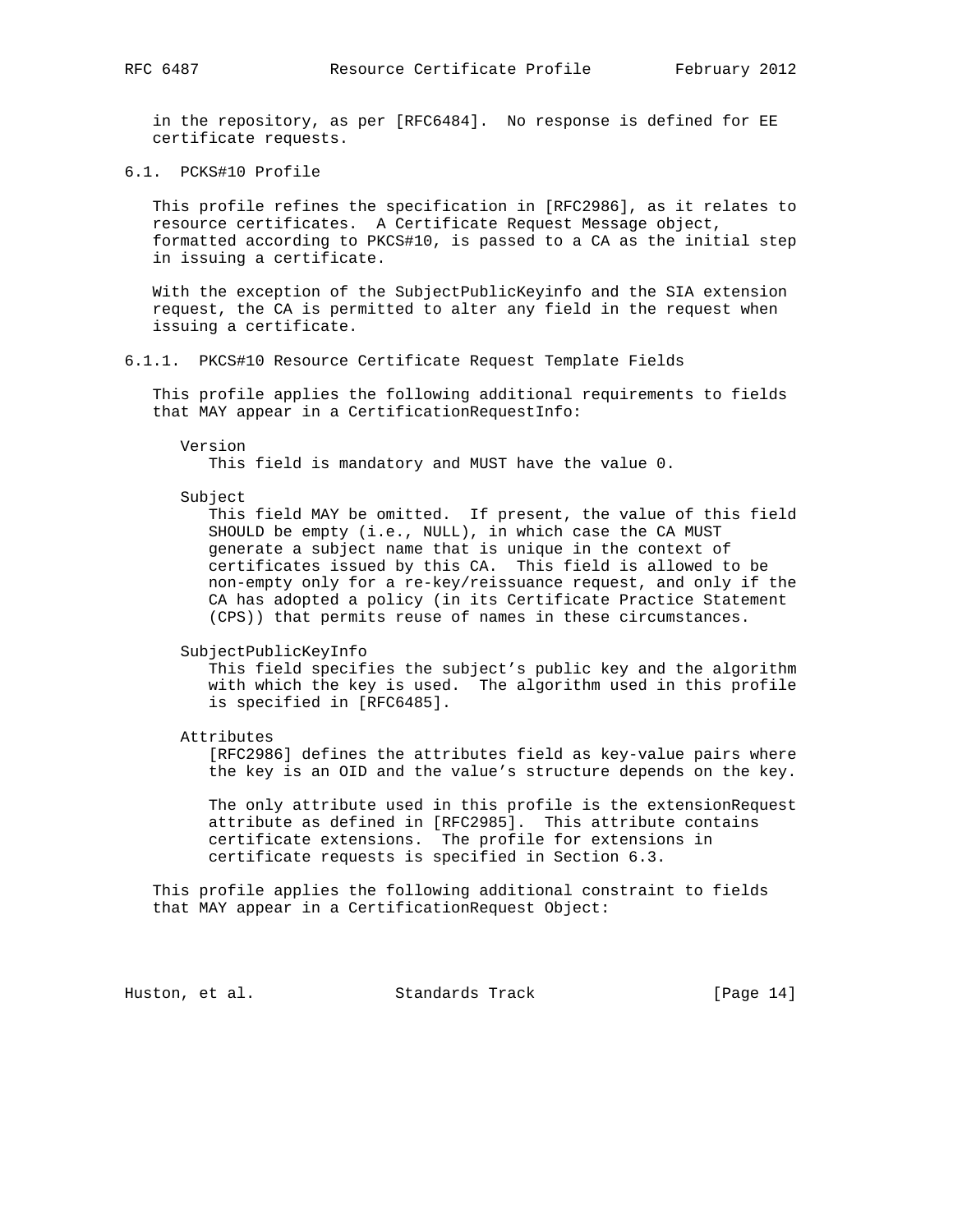signatureAlgorithm The signatureAlgorithm value is specified in [RFC6485].

6.2. CRMF Profile

 This profile refines the Certificate Request Message Format (CRMF) specification in [RFC4211], as it relates to resource certificates. A Certificate Request Message object, formatted according to the CRMF, is passed to a CA as the initial step in certificate issuance.

 With the exception of the SubjectPublicKeyinfo and the SIA extension request, the CA is permitted to alter any requested field when issuing the certificate.

6.2.1. CRMF Resource Certificate Request Template Fields

 This profile applies the following additional requirements to fields that may appear in a Certificate Request Template:

 version This field SHOULD be omitted. If present, it MUST specify a request for a version 3 Certificate.

 serialNumber This field MUST be omitted.

 signingAlgorithm This field MUST be omitted.

issuer

This MUST be omitted in this profile.

Validity

 This field MAY be omitted. If omitted, the CA will issue a Certificate with Validity dates as determined by the CA. If specified, then the CA MAY override the requested values with dates as determined by the CA.

Subject

 This field MAY be omitted. If present, the value of this field SHOULD be empty (i.e., NULL), in which case the CA MUST generate a subject name that is unique in the context of certificates issued by this CA. This field is allowed to be non-empty only for a re-key/reissuance request, and only if the CA has adopted a policy (in its CPS) that permits the reuse of names in these circumstances.

Huston, et al. Standards Track [Page 15]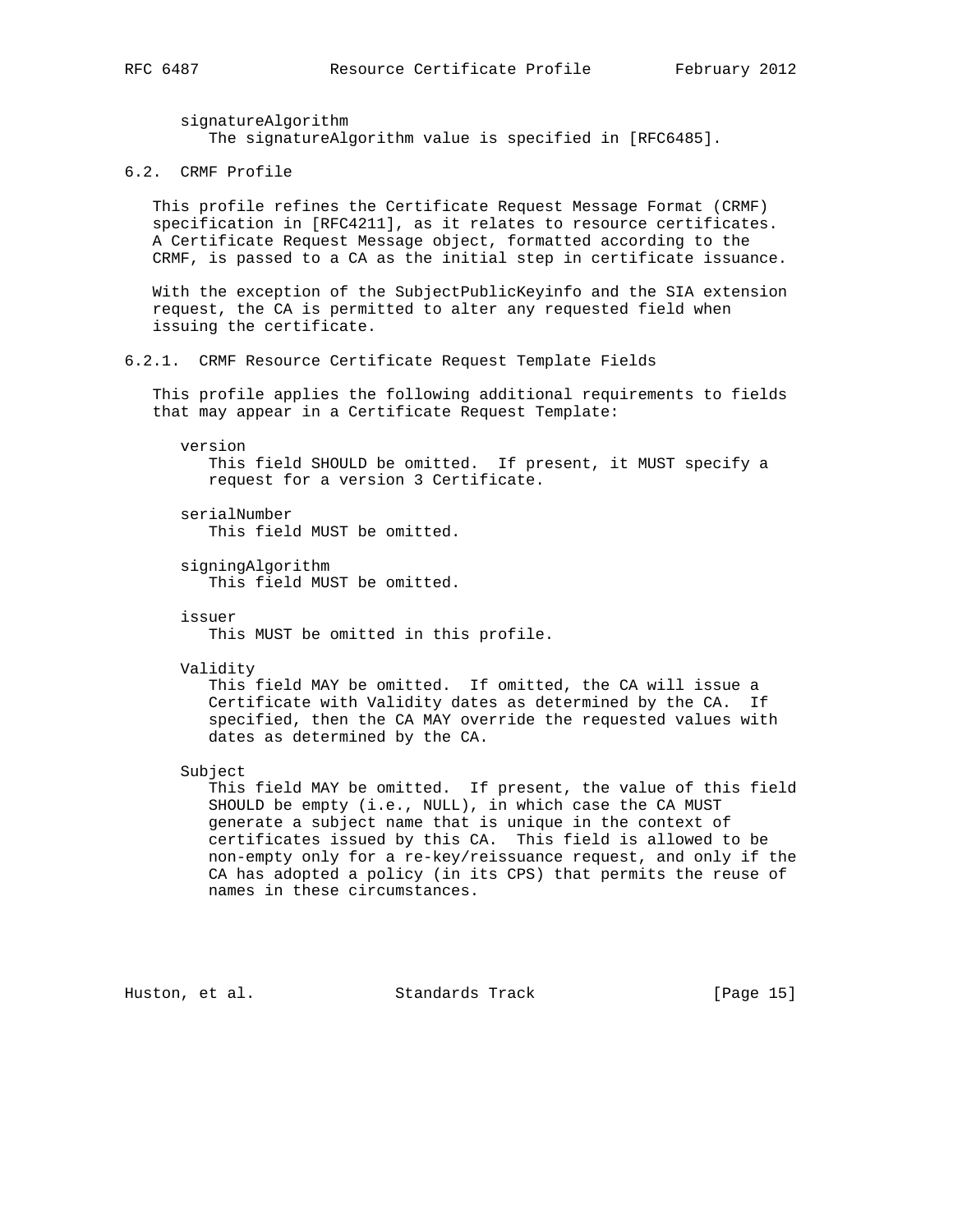PublicKey This field MUST be present.

 extensions The profile for extensions in certificate requests is specified in Section 6.3.

6.2.2. Resource Certificate Request Control Fields

The following control fields are supported in this profile:

 Authenticator Control The intended model of authentication of the subject is a "long term" model, and the guidance offered in [RFC4211] is that the Authenticator Control field be used.

6.3. Certificate Extension Attributes in Certificate Requests

 The following extensions MAY appear in a PKCS#10 or CRMF Certificate Request. Any other extensions MUST NOT appear in a Certificate Request. This profile places the following additional constraints on these extensions:

BasicConstraints

 If this is omitted, then the CA will issue an EE certificate (hence no BasicConstraints extension will be included).

 The pathLengthConstraint is not supported in this profile, and this field MUST be omitted.

 The CA MAY honor the cA boolean if set to TRUE (CA Certificate Request). If this bit is set, then it indicates that the subject is requesting a CA certificate.

 The CA MUST honor the cA bit if set to FALSE (EE Certificate Request), in which case the corresponding EE certificate will not contain a Basic Constraints extension.

KeyUsage

 The CA MAY honor KeyUsage extensions of keyCertSign and cRLSign if present, as long as this is consistent with the BasicConstraints SubjectType sub-field, when specified.

ExtendedKeyUsage

 The CA MAY honor ExtendedKeyUsage extensions of keyCertSign and cRLSign if present, as long as this is consistent with the BasicConstraints SubjectType sub-field, when specified.

Huston, et al. Standards Track [Page 16]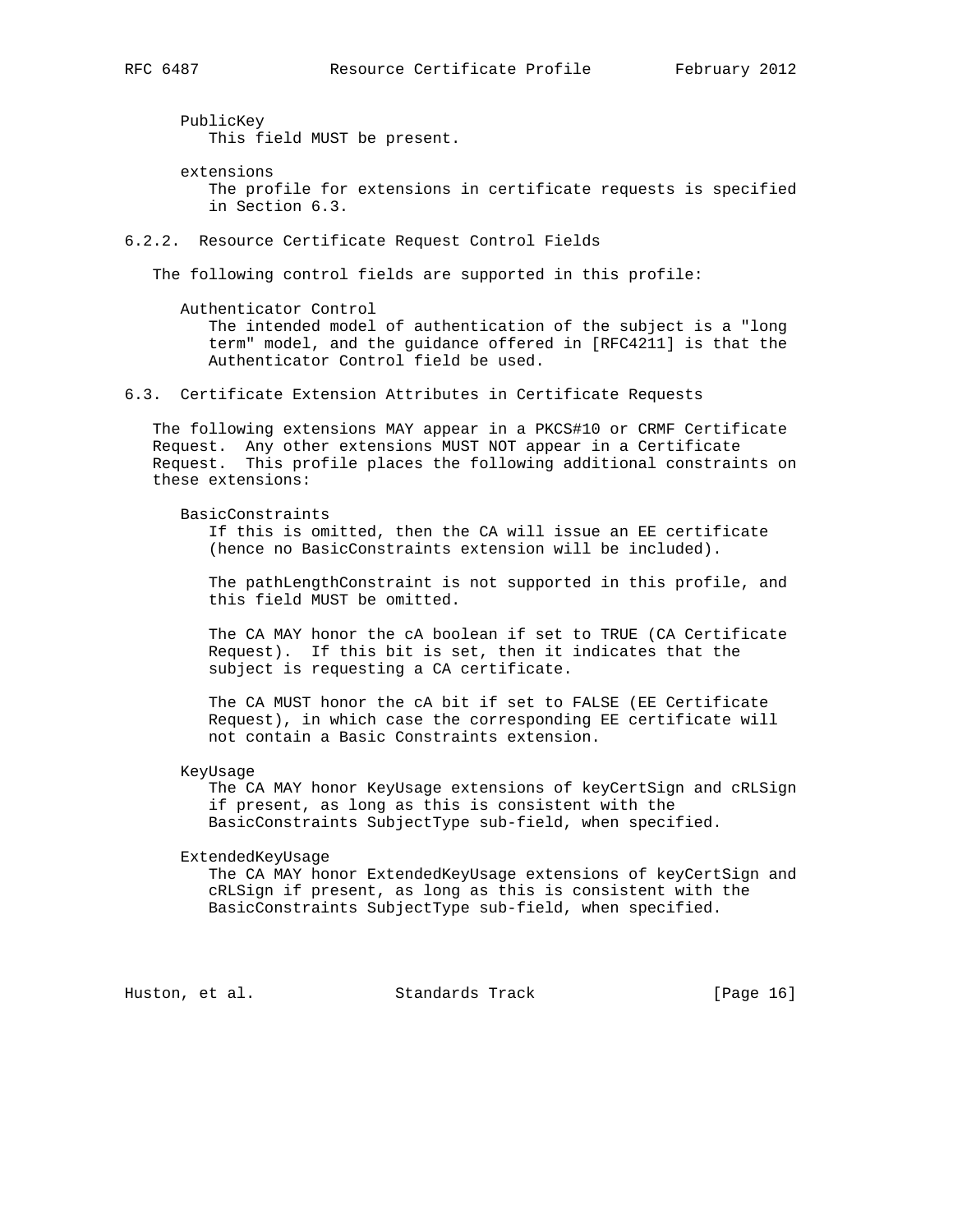SubjectInformationAccess

 This field MUST be present, and the field value SHOULD be honored by the CA if it conforms to the requirements set forth in Section 4.8.8. If the CA is unable to honor the requested value for this field, then the CA MUST reject the Certificate Request.

7. Resource Certificate Validation

 This section describes the resource certificate validation procedure. This refines the generic procedure described in Section 6 of [RFC5280].

7.1. Resource Extension Validation

 The IP Resources and AS Resources extensions [RFC3779] define critical extensions for INRs. These are ASN.1 encoded representations of the IPv4 and IPv6 address range and an AS number set.

 Valid resource certificates MUST have a valid IP address and/or AS number resource extension. In order to validate a resource certificate, the resource extension MUST also be validated. This validation process relies on definitions of comparison of resource sets:

more specific

 Given two contiguous IP address ranges or two contiguous AS number ranges, A and B, A is "more specific" than B if range B includes all IP addresses or AS numbers described by range A, and if range B is larger than range A.

equal

 Given two contiguous IP address ranges or two contiguous AS number ranges, A and B, A is "equal" to B if range A describes precisely the same collection of IP addresses or AS numbers described by range B. The definition of "inheritance" in [RFC3779] is equivalent to this "equality" comparison.

encompass

 Given two IP address and AS number sets, X and Y, X "encompasses" Y if, for every contiguous range of IP addresses or AS numbers elements in set Y, the range element is either "more specific" than or "equal" to a contiguous range element within the set X.

 Validation of a certificate's resource extension in the context of a certification path (see Section 7.2 entails that for every adjacent

Huston, et al. Standards Track [Page 17]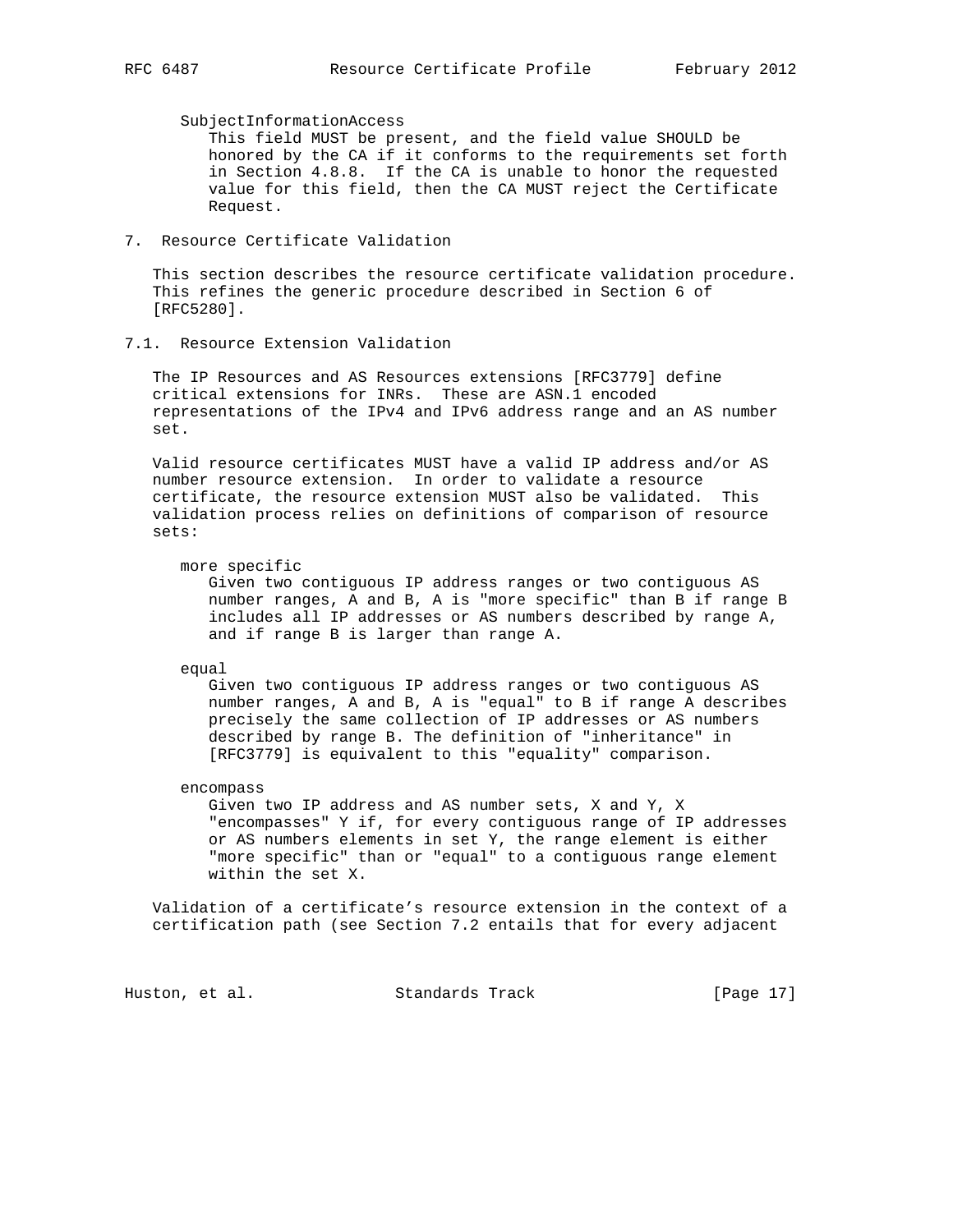pair of certificates in the certification path (certificates 'x' and 'x + 1'), the number resources described in certificate 'x' "encompass" the number resources described in certificate  $'x + 1'$ , and the resources described in the trust anchor information "encompass" the resources described in the first certificate in the certification path.

## 7.2. Resource Certification Path Validation

 Validation of signed resource data using a target resource certificate consists of verifying that the digital signature of the signed resource data is valid, using the public key of the target resource certificate, and also validating the resource certificate in the context of the RPKI, using the path validation process. This path validation process verifies, among other things, that a prospective certification path (a sequence of n certificates) satisfies the following conditions:

- 1. for all 'x' in  $\{1, \ldots, n-1\}$ , the subject of certificate 'x' is the issuer of certificate  $('x' + 1)i$
- 2. certificate '1' is issued by a trust anchor;
- 3. certificate 'n' is the certificate to be validated; and
- 4. for all 'x' in  $\{1, \ldots, n\}$ , certificate 'x' is valid.

 Certificate validation entails verifying that all of the following conditions hold, in addition to the certification path validation criteria specified in Section 6 of [RFC5280]:

- 1. The certificate can be verified using the issuer's public key and the signature algorithm
- 2. The current time lies within the certificate's Validity From and To values.
- 3. The certificate contains all fields that MUST be present, as defined by this specification, and contains values for selected fields that are defined as allowable values by this specification.
- 4. No field, or field value, that this specification defines as MUST NOT be present is used in the certificate.
- 5. The issuer has not revoked the certificate. A revoked certificate is identified by the certificate's serial number being listed on the issuer's current CRL, as identified by the

Huston, et al. Standards Track [Page 18]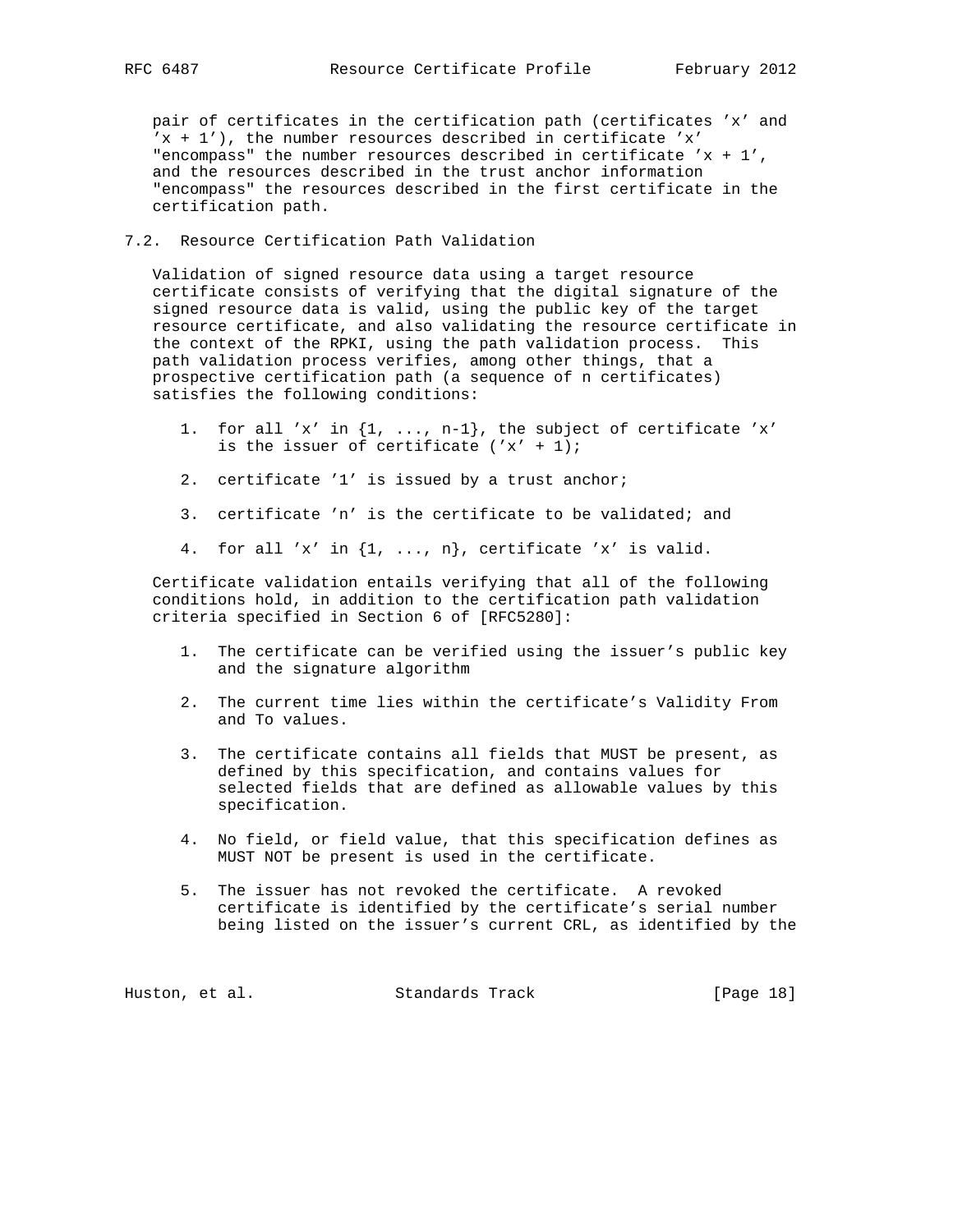CRLDP of the certificate, the CRL is itself valid, and the public key used to verify the signature on the CRL is the same public key used to verify the certificate itself.

- 6. The resource extension data is "encompassed" by the resource extension data contained in a valid certificate where this issuer is the subject (the previous certificate in the context of the ordered sequence defined by the certification path).
- 7. The certification path originates with a certificate issued by a trust anchor, and there exists a signing chain across the certification path where the subject of Certificate 'x' in the certification path matches the issuer in Certificate  $x + 1$ ' in the certification path, and the public key in Certificate 'x' can verify the signature value in Certificate 'x+1'.

 A certificate validation algorithm MAY perform these tests in any chosen order.

 Certificates and CRLs used in this process MAY be found in a locally maintained cache, maintained by a regular synchronization across the distributed publication repository structure [RFC6481].

 There exists the possibility of encountering certificate paths that are arbitrarily long, or attempting to generate paths with loops as means of creating a potential denial-of-service (DOS) attack on an RP. An RP executing this procedure MAY apply further heuristics to guide the certification path validation process to a halt in order to avoid some of the issues associated with attempts to validate such malformed certification path structures. Implementations of resource certificate validation MAY halt with a validation failure if the certification path length exceeds a locally defined configuration parameter.

8. Design Notes

 The following notes provide some additional commentary on the considerations that lie behind some of the design choices that were made in the design of this certificate profile. These notes are non-normative, i.e., this section of the document does not constitute a formal part of the profile specification, and the interpretation of key words as defined in RFC 2119 are not applicable in this section of the document.

Huston, et al. Standards Track [Page 19]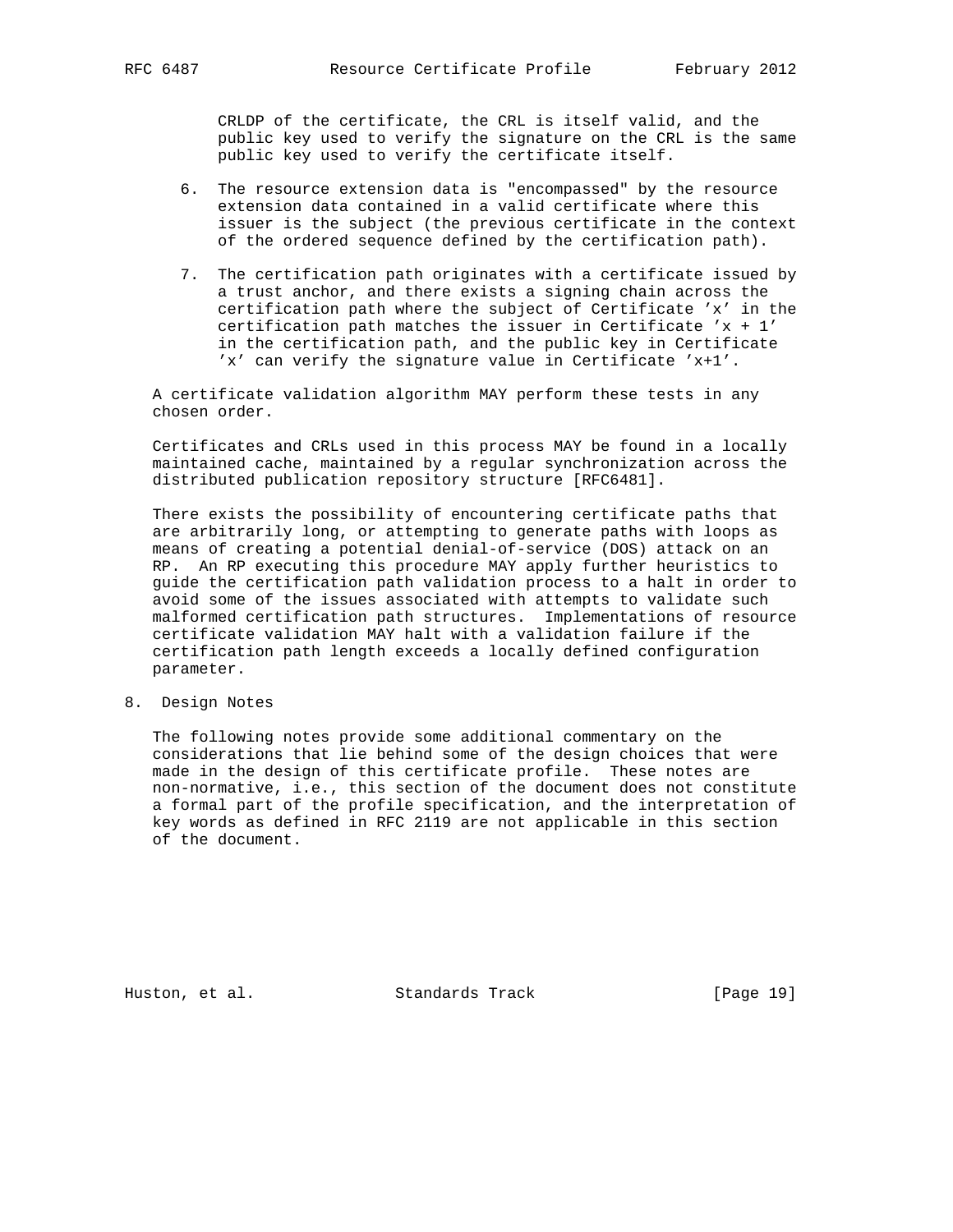#### Certificate Extensions:

 This profile does not permit the use of any other critical or non-critical extensions. The rationale for this restriction is that the resource certificate profile is intended for a specific defined use. In this context, having certificates with additional non-critical extensions that RPs may see as valid certificates without understanding the extensions is inappropriate, because if the RP were in a position to understand the extensions, it would contradict or qualify this original judgment of validity in some way. This profile takes the position of minimalism over extensibility. The specific goal for the associated RPKI is to precisely match the INR allocation structure through an aligned certificate structure that describes the allocation and its context within the INR distribution hierarchy. The profile defines a resource certificate that is structured to meet these requirements.

### Certification Authorities and Key Values:

 This profile uses a definition of an instance of a CA as a combination of a named entity and a key pair. Within this definition, a CA instance cannot rollover a key pair. However, the entity can generate a new instance of a CA with a new key pair and roll over all the signed subordinate products to the new CA [RFC6489].

 This has a number of implications in terms of subject name management, CRL Scope, and repository publication point management.

CRL Scope and Key Values:

 For CRL Scope, this profile specifies that a CA issues a single CRL at a time, and the scope of the CRL is all certificates issued by this CA. Because the CA instance is bound to a single key pair, this implies that the CA's public key, the key used to validate the CA's CRL, and the key used to validate the certificates revoked by that CRL are all the same key value.

Repository Publication Point:

 The definition of a CA affects the design of the repository publication system. In order to minimize the amount of forced re-certification on key rollover events, a repository publication regime that uses the same repository publication point for all CA instances that refers to the same entity, but with different key values, will minimize the extent of re-generation of certificates to only immediate subordinate certificates. This is described in [RFC6489].

Huston, et al. Standards Track [Page 20]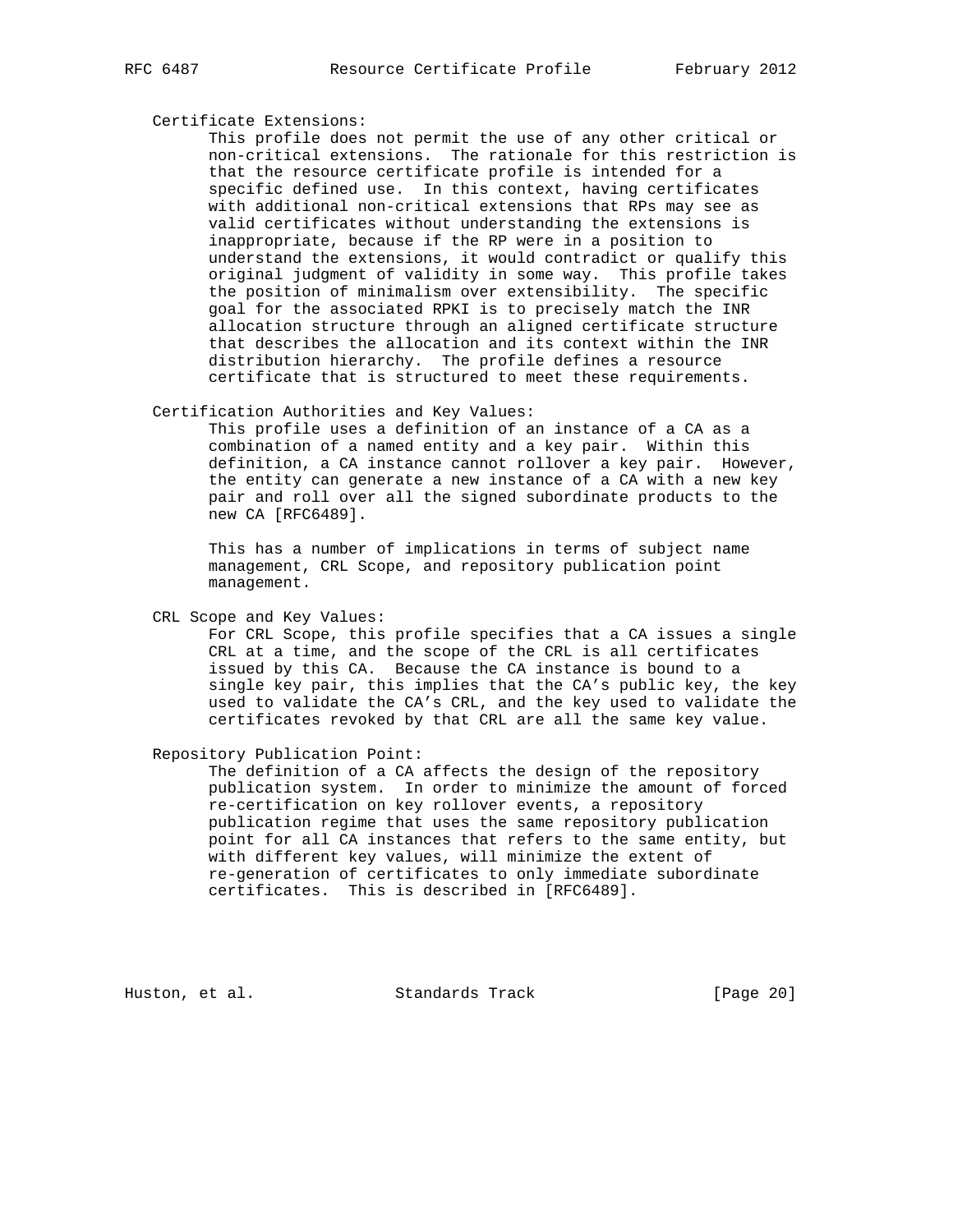#### Subject Name:

 This profile specifies that subject names must be unique per issuer, and does not specify that subject names must be globally unique (in terms of assured uniqueness). This is due to the nature of the RPKI as a distributed PKI, implying that there is no ready ability for certification authorities to coordinate a simple RPKI-wide unique name space without resorting to additional critical external dependencies. CAs are advised to use subject name generation procedures that minimize the potential for name clashes.

 One way to achieve this is for a CA to use a subject name practice that uses the CommonName component of the Distinguished Name as a constant value for any given entity that is the subject of CA-issued certificates, and set the serialNumber component of the Distinguished Name to a value that is derived from the hash of the subject public key value.

 If the CA elects not to use the serialNumber component of the DistinguishedName, then it is considered beneficial that a CA generates CommonNames that have themselves a random component that includes significantly more than 40 bits of entropy in the name. Some non-normative recommendations to achieve this include:

- 1) Hash of the subject public key (encoded as ASCII HEX). example: cn="999d99d564de366a29cd8468c45ede1848e2cc14"
- 2) A Universally Unique IDentifier (UUID) [RFC4122] example: cn="6437d442-6fb5-49ba-bbdb-19c260652098"
- 3) A randomly generated ASCII HEX encoded string of length 20 or greater: example: cn="0f8fcc28e3be4869bc5f8fa114db05e1"> (A string of 20 ASCII HEX digits would have 80-bits of entropy)
- 4) An internal database key or subscriber ID combined with one of the above example: cn="<DBkey1> (6437d442-6fb5-49ba-bbdb- 19c2606520980)" (The issuing CA may wish to be able to extract the database key or subscriber ID from the commonName. Since only the issuing CA would need to be able to parse the commonName, the database key and the source of entropy (e.g., a UUID) could be separated in any way that the CA wants, as long as it conforms to the rules for PrintableString. The separator

Huston, et al. Standards Track [Page 21]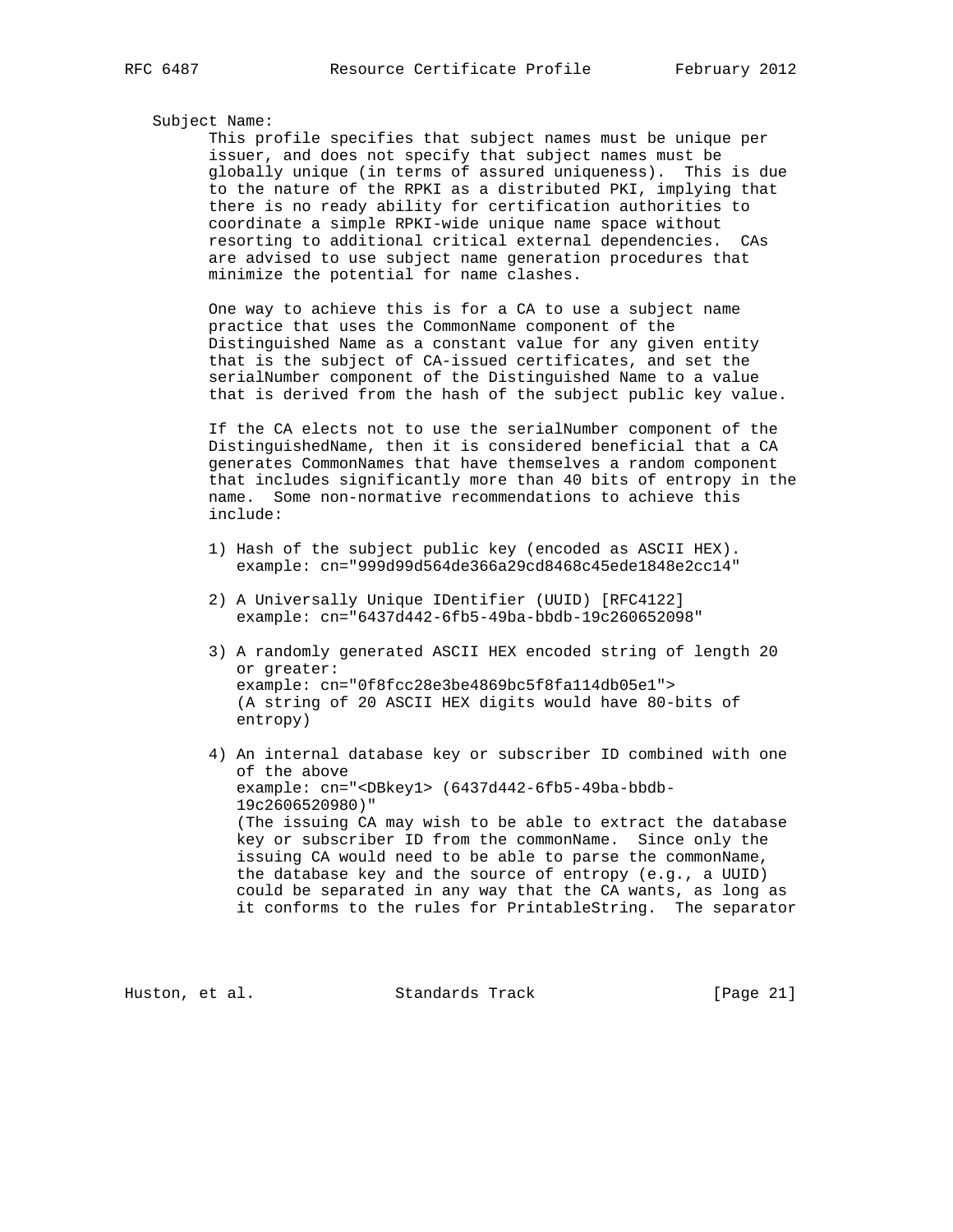could be a space character, parenthesis, hyphen, slash, question mark, etc.

## 9. Operational Considerations for Profile Agility

 This profile requires that relying parties reject certificates or CRLs that do not conform to the profile. (Through the remainder of this section, the term "certificate" is used to refer to both certificates and CRLs.) This includes certificates that contain extensions that are prohibited, but that are otherwise valid as per [RFC5280]. This means that any change in the profile (e.g., extensions, permitted attributes or optional fields, or field encodings) for certificates used in the RPKI will not be backward compatible. In a general PKI context, this constraint probably would cause serious problems. In the RPKI, several factors minimize the difficulty of effecting changes of this sort.

 Note that the RPKI is unique in that every relying party (RP) requires access to every certificate issued by the CAs in this system. An important update of the certificates used in the RPKI must be supported by all CAs and RPs in the system, lest views of the RPKI data differ across RPs. Thus, incremental changes require very careful coordination. It would not be appropriate to introduce a new extension, or authorize use of an extant, standard extension, for a security-relevant purpose on a piecemeal basis.

 One might imagine that the "critical" flag in X.509 certificate extensions could be used to ameliorate this problem. However, this solution is not comprehensive and does not address the problem of adding a new, security-critical extension. (This is because such an extension needs to be supported universally, by all CAs and RPs.) Also, while some standard extensions can be marked either critical or non-critical, at the discretion of the issuer, not all have this property, i.e., some standard extensions are always non-critical. Moreover, there is no notion of criticality for attributes within a name or optional fields within a field or an extension. Thus, the critical flag is not a solution to this problem.

 In typical PKI deployments, there are few CAs and many RPs. However, in the RPKI, essentially every CA in the RPKI is also an RP. Thus the set of entities that will need to change in order to issue certificates under a new format is the same set of entities that will need to change to accept these new certificates. To the extent that this is literally true, it says that CA/RP coordination for a change is tightly linked anyway. In reality, there is an important exception to this general observation. Small ISPs and holders of provider-independent allocations are expected to use managed CA services, offered by Regional Internet Registries (RIRs) and

Huston, et al. Standards Track [Page 22]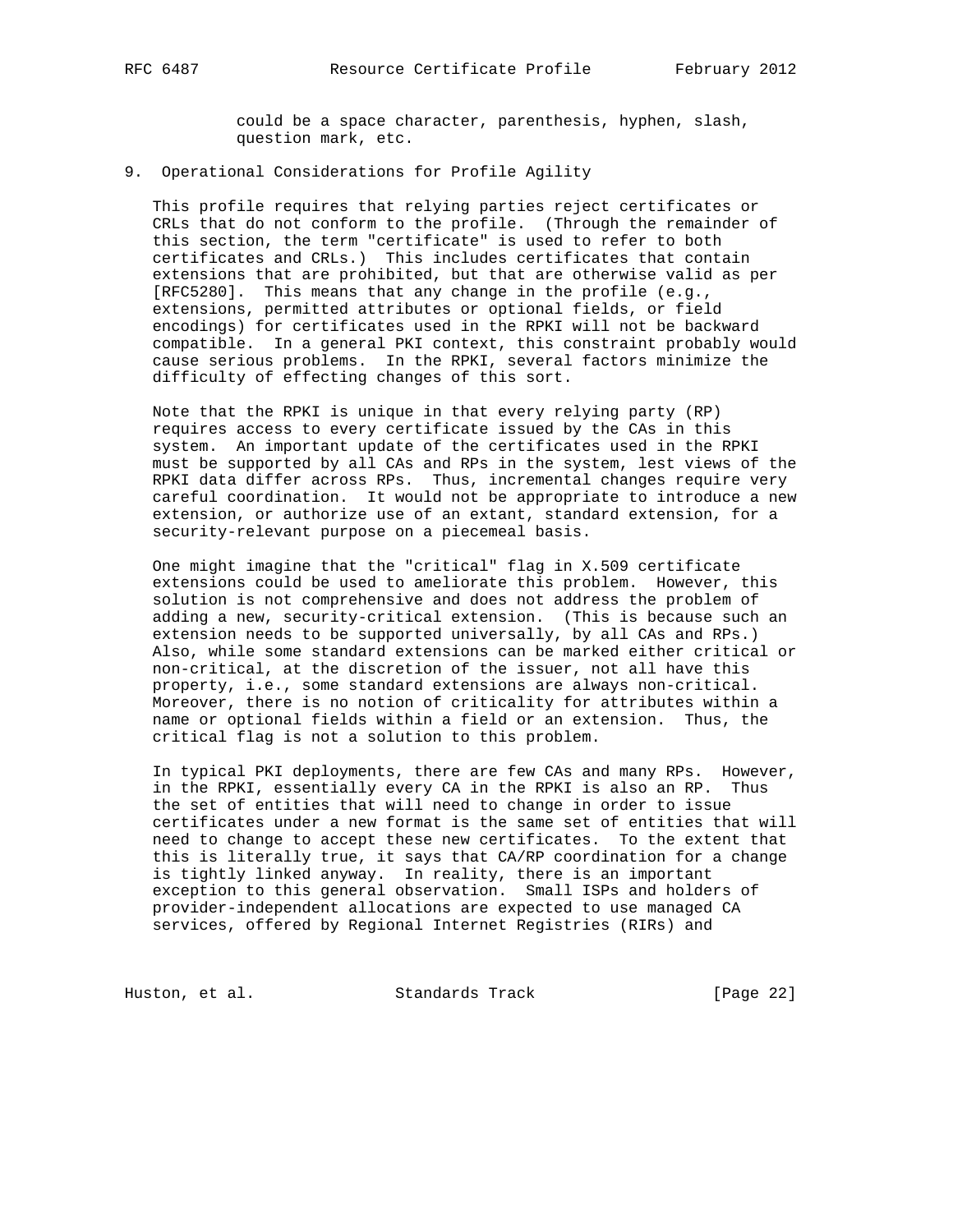potentially by wholesale Internet Service Providers (ISPs). This reduces the number of distinct CA implementations that are needed and makes it easier to effect changes for certificate issuance. It seems very likely that these entities also will make use of RP software provided by their managed CA service provider, which reduces the number of distinct RP software implementations. Also note that many small ISPs (and holders of provider-independent allocations) employ default routes, and thus need not perform RP validation of RPKI data, eliminating these entities as RPs.

 Widely available PKI RP software does not cache large numbers of certificates, an essential strategy for the RPKI. It does not process manifest or ROA data structures, essential elements of the RPKI repository system. Experience shows that such software deals poorly with revocation status data. Thus, extant RP software is not adequate for the RPKI, although some open source tools (e.g., OpenSSL and cryptlib) can be used as building blocks for an RPKI RP implementation. Thus, it is anticipated that RPs will make use of software that is designed specifically for the RPKI environment and is available from a limited number of open sources. Several RIRs and two companies are providing such software today. Thus it is feasible to coordinate change to this software among the small number of developers/maintainers.

 If the resource certificate profile is changed in the future, e.g., by adding a new extension or changing the allowed set of name attributes or encoding of these attributes, the following procedure will be employed to effect deployment in the RPKI. The model is analogous to that described in [RPKI-ALG], but is simpler.

 A new document will be issued as an update to this RFC. The CP for the RPKI [RFC6484] will be updated to reference the new certificate profile. The new CP will define a new policy OID for certificates issued under the new certificate profile. The updated CP also will define a timeline for transition to the new certificate (CRL) format. This timeline will define 3 phases and associated dates:

- 1. At the end of phase 1, all RPKI CAs MUST be capable of issuing certificates under the new profile, if requested by a subject. Any certificate issued under the new format will contain the new policy OID.
- 2. During phase 2, CAs MUST issue certificates under the new profile, and these certificates MUST coexist with certificates issued under the old format. (CAs will continue to issue certificates under the old OID/format as well.) The old and new certificates MUST be identical, except for the policy OID and any new extensions, encodings, etc. The new certificates,

Huston, et al. Standards Track [Page 23]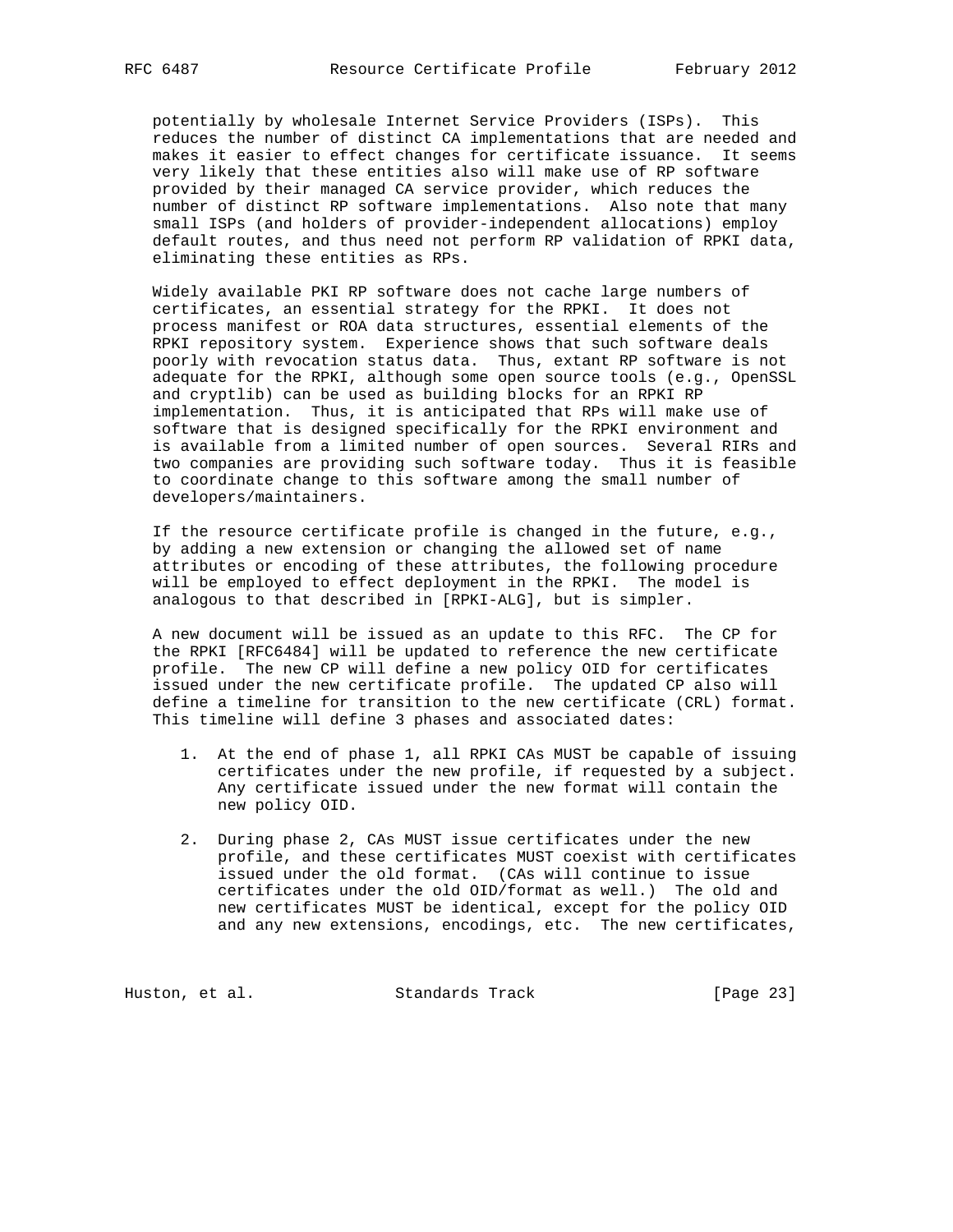and associated signed objects, will coexist in the RPKI repository system during this phase, analogous to what is required by an algorithm transition for the RPKI [RPKI-ALG]. Relying parties MAY make use of the old or the new certificate formats when processing signed objects retrieved from the RPKI repository system. During this phase, a relying party that elects to process both formats will acquire the same values for all certificate fields that overlap between the old and new formats. Thus if either certificate format is verifiable, the relying party accepts the data from that certificate. This allows CAs to issue certificates under the new format before all relying parties are prepared to process that format.

 3. At the beginning of phase 3, all relying parties MUST be capable of processing certificates under the new format. During this phase, CAs will issue new certificates ONLY under the new format. Certificates issued under the old OID will be replaced with certificates containing the new policy OID. The repository system will no longer require matching old and new certificates under the different formats.

 At the end of phase 3, all certificates under the old OID will have been replaced. The resource certificate profile RFC will be replaced to remove support for the old certificate format, and the CP will be replaced to remove reference to the old policy OID and to the old resource certificate profile RFC. The system will have returned to a new, steady state.

10. Security Considerations

 The Security Considerations of [RFC5280] and [RFC3779] apply to resource certificates. The Security Considerations of [RFC2986] and [RFC4211] apply to resource certificate certification requests.

 A resource certificate PKI cannot in and of itself resolve any forms of ambiguity relating to uniqueness of assertions of rights of use in the event that two or more valid certificates encompass the same resource. If the issuance of resource certificates is aligned to the status of resource allocations and assignments, then the information conveyed in a certificate is no better than the information in the allocation and assignment databases.

 This profile requires that the key used to sign an issued certificate be the same key used to sign the CRL that can revoke the certificate, implying that the certification path used to validate the signature on a certificate is the same as that used to validate the signature of the CRL that can revoke the certificate. It is noted that this is

Huston, et al. Standards Track [Page 24]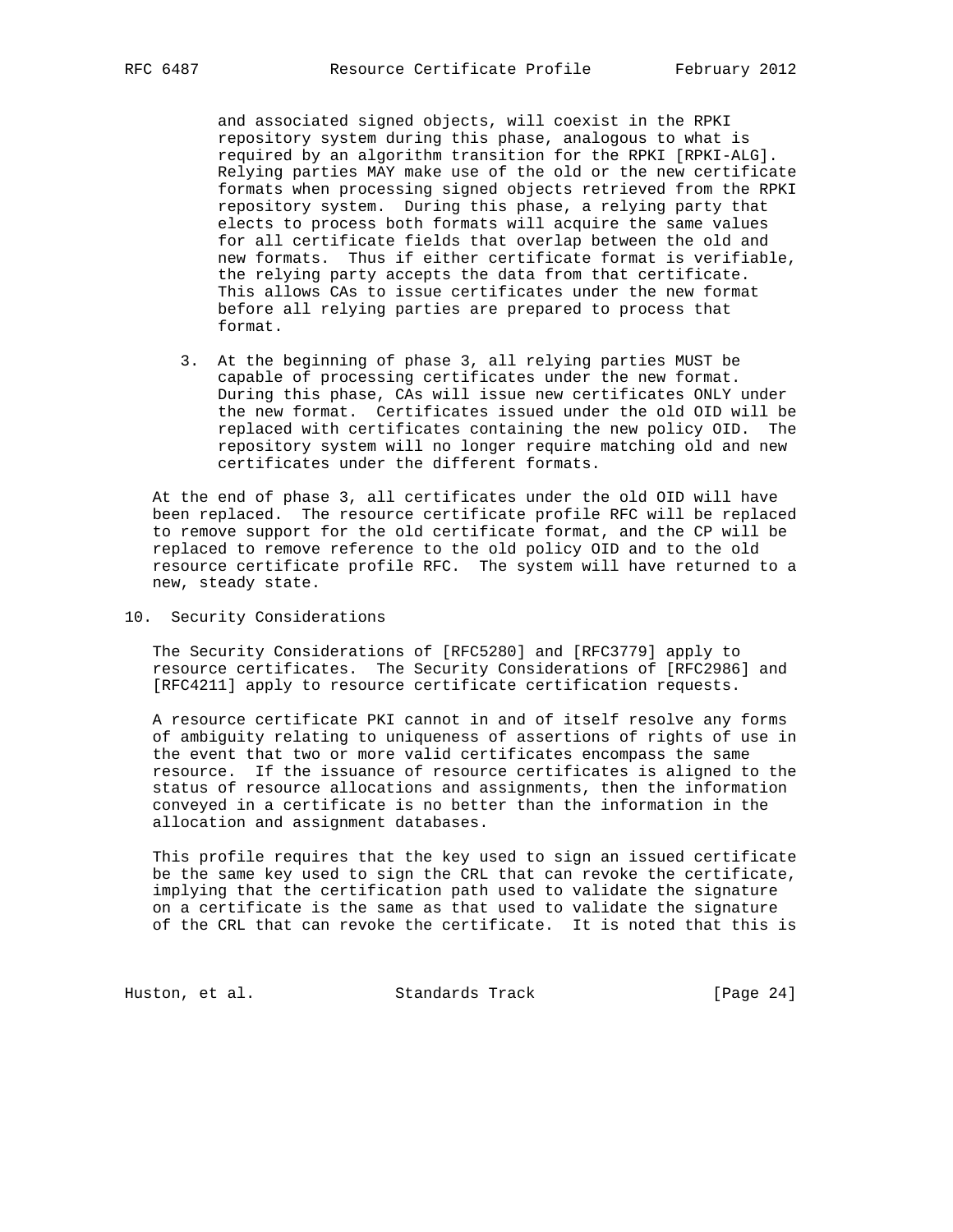a tighter constraint than required in X.509 PKIs, and there may be a risk in using a path validation implementation that is capable of using separate validation paths for a certificate and the corresponding CRL. If there are subject name collisions in the RPKI as a result of CAs not following the guidelines provided here relating to ensuring sufficient entropy in constructing subject names, and this is combined with the situation that an RP uses an implementation of validation path construction that is not in conformance with this RPKI profile, then it is possible that the subject name collisions can cause an RP to conclude that an otherwise valid certificate has been revoked.

11. Acknowledgements

 The authors would like to particularly acknowledge the valued contribution from Stephen Kent in reviewing this document and proposing numerous sections of text that have been incorporated into the document. The authors also acknowledge the contributions of Sandy Murphy, Robert Kisteleki, Randy Bush, Russ Housley, Ricardo Patara, and Rob Austein in the preparation and subsequent review of this document. The document also reflects review comments received from Roque Gagliano, Sean Turner, and David Cooper.

- 12. References
- 12.1. Normative References
	- [RFC2119] Bradner, S., "Key words for use in RFCs to Indicate Requirement Levels", BCP 14, RFC 2119, March 1997.
	- [RFC2986] Nystrom, M. and B. Kaliski, "PKCS #10: Certification Request Syntax Specification Version 1.7", RFC 2986, November 2000.
	- [RFC3779] Lynn, C., Kent, S., and K. Seo, "X.509 Extensions for IP Addresses and AS Identifiers", RFC 3779, June 2004.
	- [RFC4211] Schaad, J., "Internet X.509 Public Key Infrastructure Certificate Request Message Format (CRMF)", RFC 4211, September 2005.
	- [RFC5280] Cooper, D., Santesson, S., Farrell, S., Boeyen, S., Housley, R., and W. Polk, "Internet X.509 Public Key Infrastructure Certificate and Certificate Revocation List (CRL) Profile", RFC 5280, May 2008.
	- [RFC5781] Weiler, S., Ward, D., and R. Housley, "The rsync URI Scheme", RFC 5781, February 2010.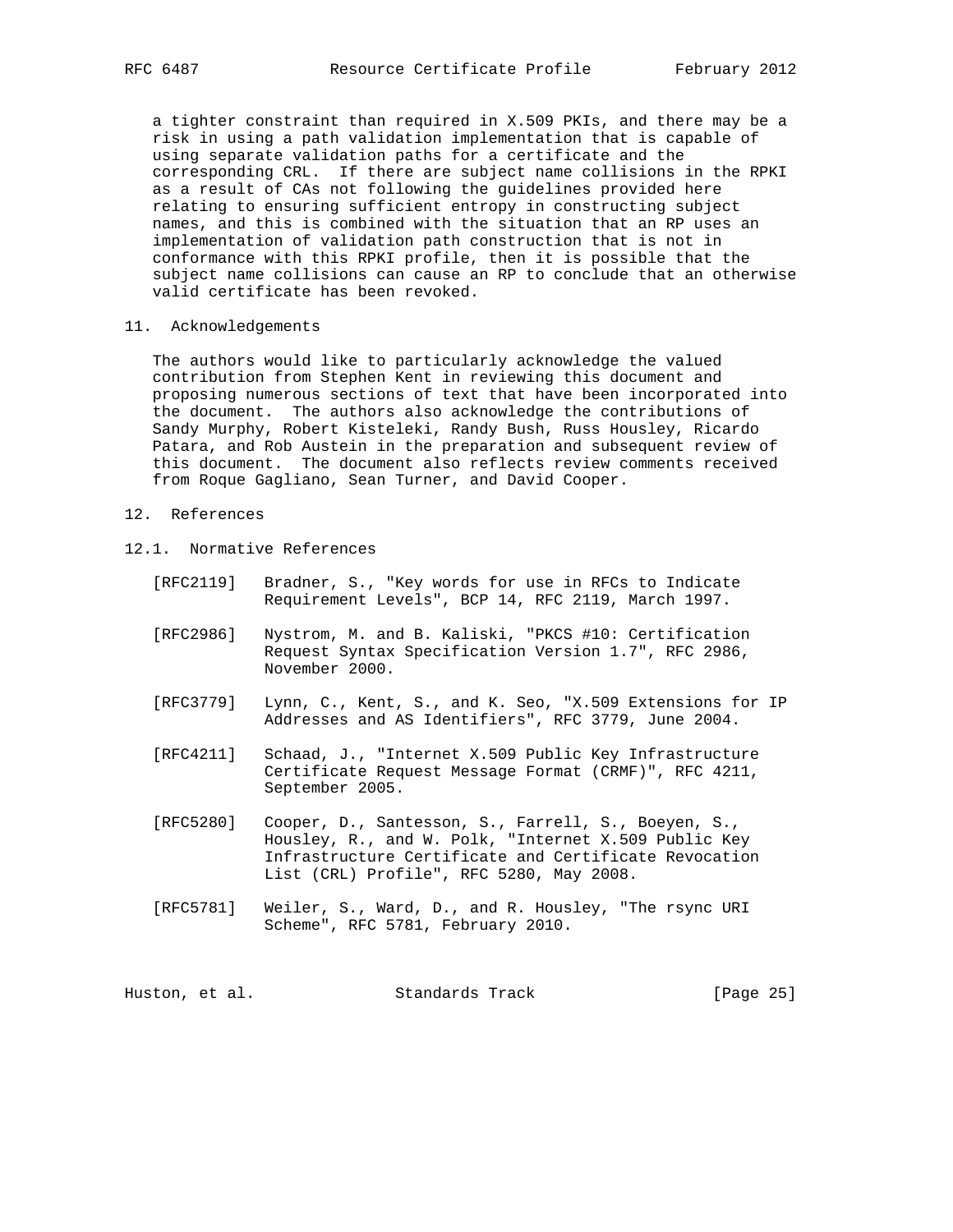- [RFC6484] Kent, S., Kong, D., Seo, K., and R. Watro, "Certificate Policy (CP) for the Resource Public Key Infrastructure (RPKI)", BCP 173, RFC 6484, February 2012.
- [RFC6485] Huston, G., "The Profile for Algorithms and Key Sizes for Use in the Resource Public Key Infrastructure (RPKI)", RFC 6485, February 2012.
- [X.509] ITU-T, "Recommendation X.509: The Directory Authentication Framework", 2000.
- [X.680] ITU-T, "Recommendation X.680 (2002) | ISO/IEC 8824- 1:2002, Information technology - Abstract Syntax Notation One (ASN.1): Specification of basic notation", 2002.
- 12.2. Informative References
	- [RFC2985] Nystrom, M. and B. Kaliski, "PKCS #9: Selected Object Classes and Attribute Types Version 2.0", RFC 2985, November 2000.
	- [RFC3986] Berners-Lee, T., Fielding, R., and L. Masinter, "Uniform Resource Identifier (URI): Generic Syntax", STD 66, RFC 3986, January 2005.
	- [RFC4122] Leach, P., Mealling, M., and R. Salz, "A Universally Unique IDentifier (UUID) URN Namespace", RFC 4122, July 2005.
	- [RFC4514] Zeilenga, K., "Lightweight Directory Access Protocol (LDAP): String Representation of Distinguished Names", RFC 4514, June 2006.
	- [RFC6480] Lepinski, M. and S. Kent, "An Infrastructure to Support Secure Internet Routing", RFC 6480, February 2012.
	- [RFC6481] Huston, G., Loomans, R., and G. Michaelson, "A Profile for Resource Certificate Repository Structure", RFC 6481, February 2012.
	- [RFC6486] Austein, R., Huston, G., Kent, S., and M. Lepinski, "Manifests for the Resource Public Key Infrastructure (RPKI)", RFC 6486, February 2012.
	- [RFC6488] Lepinski, M., Chi, A., and S. Kent, "Signed Object Template for the Resource Public Key Infrastructure (RPKI)", RFC 6488, February 2012.

Huston, et al. Standards Track [Page 26]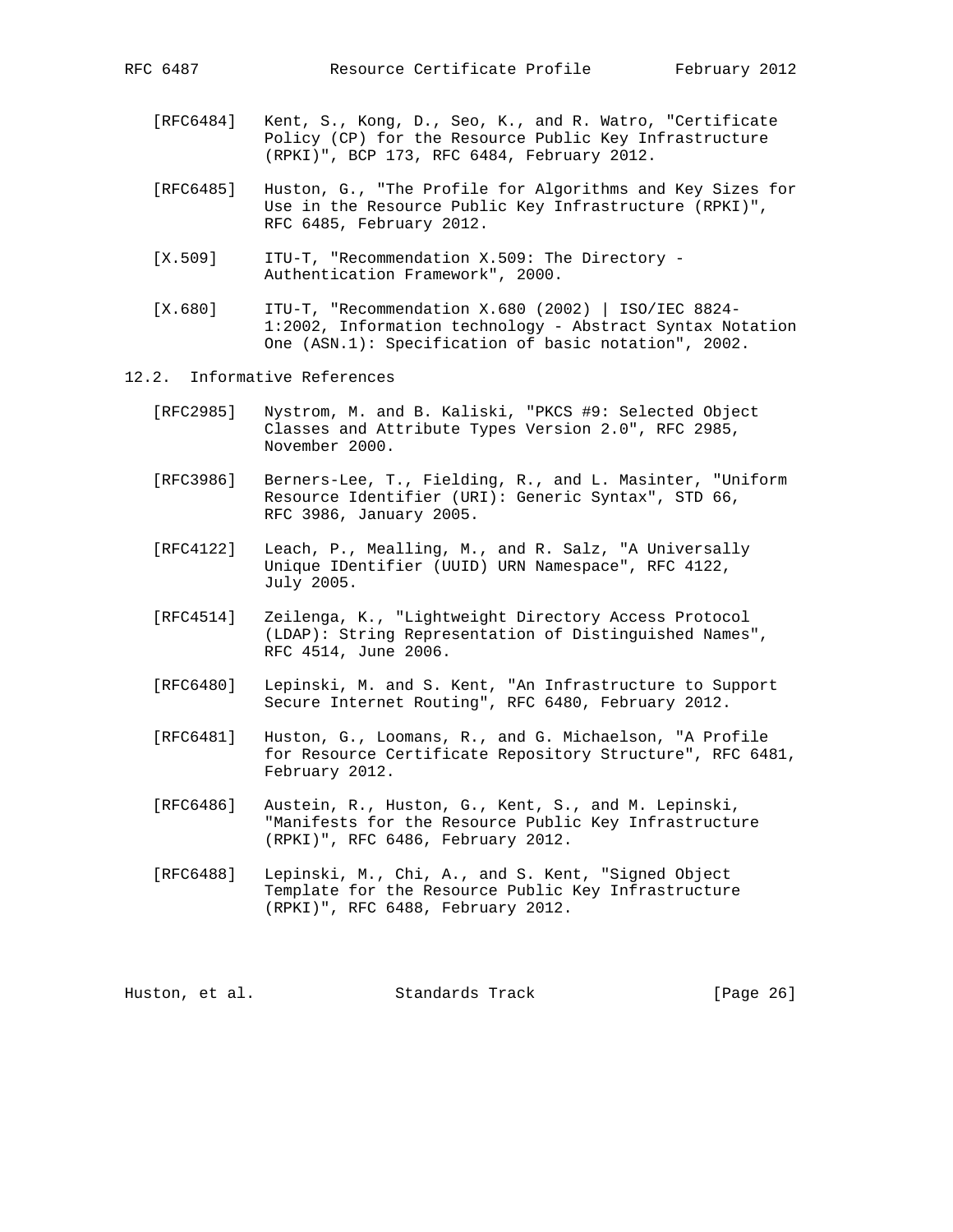- 
- [RFC6489] Huston, G., Michaelson, G., and S. Kent, "Certification Authority (CA) Key Rollover in the Resource Public Key Infrastructure (RPKI)", BCP 174, RFC 6489, February 2012.
- [RPKI-ALG] Gagliano, R., Kent, S., and S. Turner, "Algorithm Agility Procedure for RPKI", Work in Progress, November 2011.

Huston, et al. Standards Track [Page 27]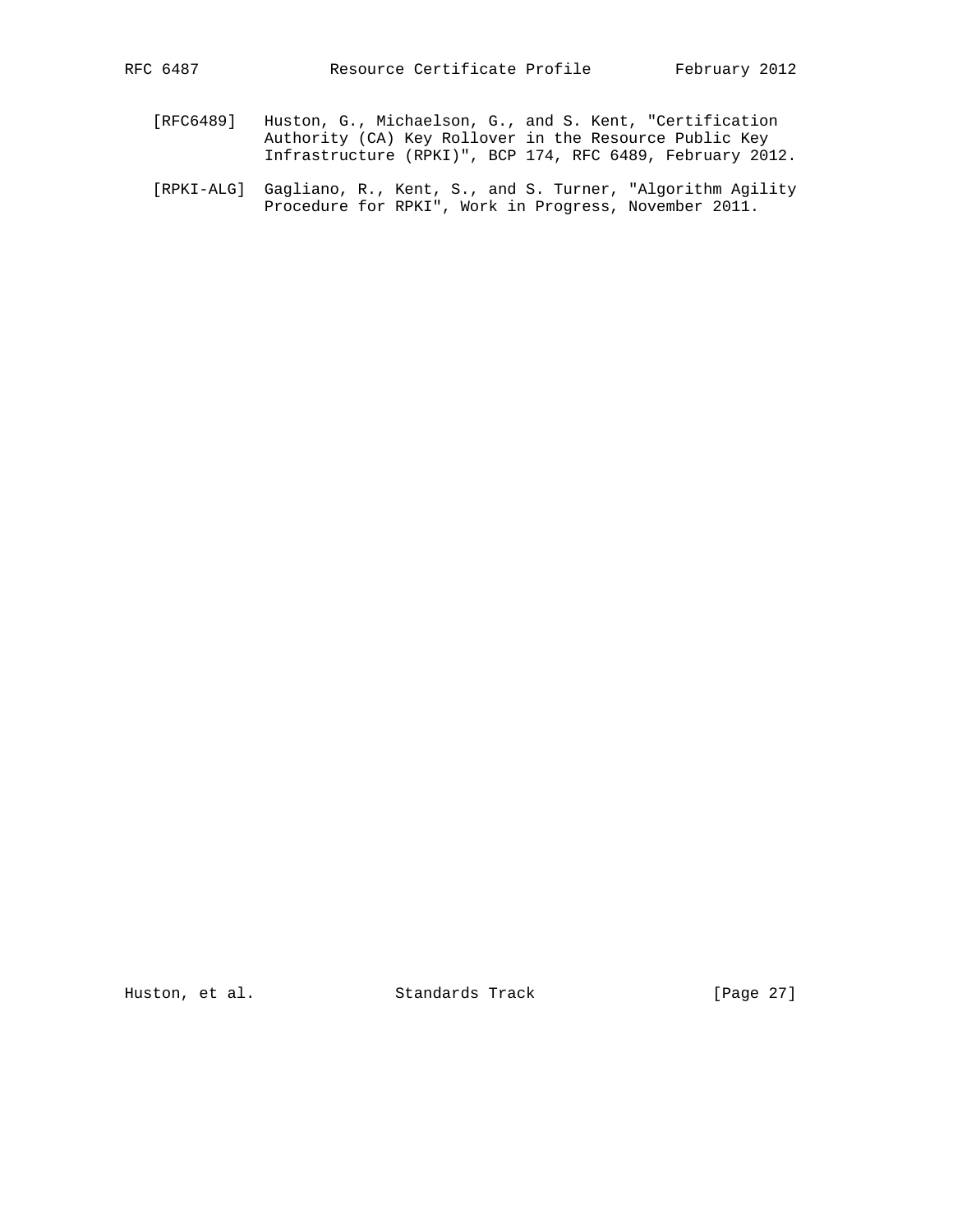```
Appendix A. Example Resource Certificate
   The following is an example resource certificate.
   Certificate Name: 9JfgAEcq7Q-47IwMC5CJIJr6EJs.cer
  Data:
    Version: 3 (0x2)
     Serial: 1500 (0x5dc)
     Signature Algorithm: SHA256WithRSAEncryption
     Issuer: CN=APNIC Production-CVPQSgUkLy7pOXdNeVWGvnFX_0s
     Validity
     Not Before: Oct 25 12:50:00 2008 GMT
       Not After : Jan 31 00:00:00 2010 GMT
     Subject: CN=A91872ED
     Subject Public Key Info:
       Public Key Algorithm: rsaEncryption
       RSA Public Key: (2048 bit)
       Modulus (2048 bit):
         00:bb:fb:4a:af:a4:b9:dc:d0:fa:6f:67:cc:27:39:
         34:d1:80:40:37:de:88:d1:64:a2:f1:b3:fa:c6:7f:
         bb:51:df:e1:c7:13:92:c3:c8:a2:aa:8c:d1:11:b3:
         aa:99:c0:ac:54:d3:65:83:c6:13:bf:0d:9f:33:2d:
         39:9f:ab:5f:cd:a3:e9:a1:fb:80:7d:1d:d0:2b:48:
         a5:55:e6:24:1f:06:41:35:1d:00:da:1f:99:85:13:
         26:39:24:c5:9a:81:15:98:fb:5f:f9:84:38:e5:d6:
         70:ce:5a:02:ca:dd:61:85:b3:43:2d:0b:35:d5:91:
         98:9d:da:1e:0f:c2:f6:97:b7:97:3e:e6:fc:c1:c4:
         3f:30:c4:81:03:25:99:09:4c:e2:4a:85:e7:46:4b:
         60:63:02:43:46:51:4d:ed:fd:a1:06:84:f1:4e:98:
         32:da:27:ee:80:82:d4:6b:cf:31:ea:21:af:6f:bd:
         70:34:e9:3f:d7:e4:24:cd:b8:e0:0f:8e:80:eb:11:
         1f:bc:c5:7e:05:8e:5c:7b:96:26:f8:2c:17:30:7d:
         08:9e:a4:72:66:f5:ca:23:2b:f2:ce:54:ec:4d:d9:
         d9:81:72:80:19:95:57:da:91:00:d9:b1:e8:8c:33:
         4a:9d:3c:4a:94:bf:74:4c:30:72:9b:1e:f5:8b:00:
         4d:e3
       Exponent: 65537 (0x10001)
     X509v3 extensions:
       X509v3 Subject Key Identifier:
         F4:97:E0:00:47:2A:ED:0F:B8:EC:8C:0C:0B:90:89:
         20:9A:FA:10:9B
       X509v3 Authority Key Identifier:
         keyid:09:53:D0:4A:05:24:2F:2E:E9:39:77:4D:79:
         55:86:BE:71:57:FF:4B
```
Huston, et al. Standards Track [Page 28]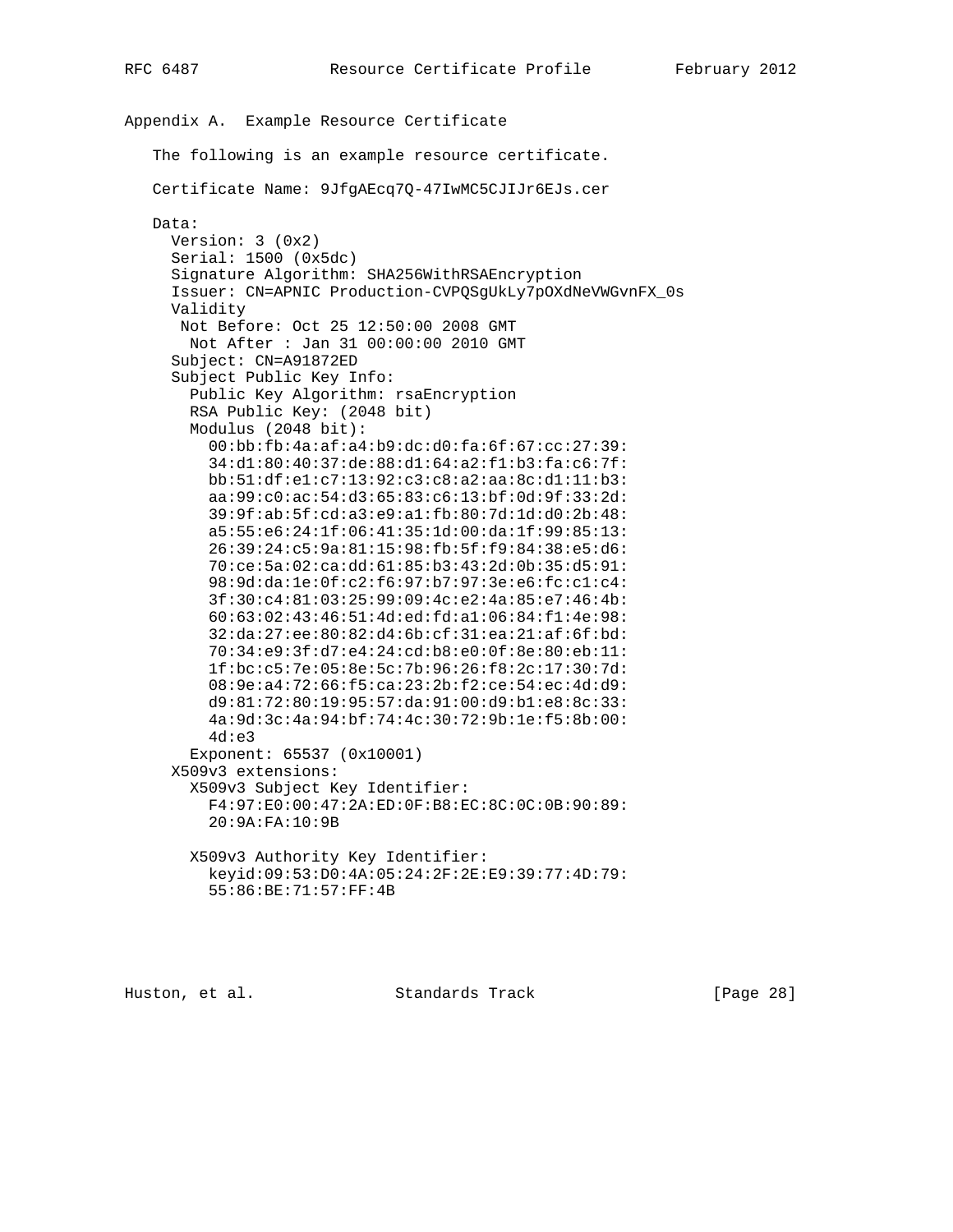```
 X509v3 Key Usage: critical
  Certificate Sign, CRL Sign
X509v3 Basic Constraints: critical
  CA:TRUE
X509v3 CRL Distribution Points:
  URI:rsync://rpki.apnic.net/repository/A3C38A24
      D60311DCAB08F31979BDBE39/CVPQSgUkLy7pOXdNe
      VWGvnFX_0s.crl
Authority Information Access:
   CA Issuers - URI:rsync://rpki.apnic.net/repos
      itory/8BDFC7DED5FD11DCB14CF4B1A703F9B7/CVP
      QSgUkLy7pOXdNeVWGvnFX_0s.cer
X509v3 Certificate Policies: critical
   Policy: 1.3.6.1.5.5.7.14.2
Subject Information Access:
   CA Repository - URI:rsync://rpki.apnic.net/mem
       ber_repository/A91872ED/06A83982887911DD81
       3F432B2086D636/
   Manifest - URI:rsync://rpki.apnic.net/member_r
       epository/A91872ED/06A83982887911DD813F432
       B2086D636/9JfgAEcq7Q-47IwMC5CJIJr6EJs.mft
 sbgp-autonomousSysNum: critical
   Autonomous System Numbers:
     24021
     38610
     131072
     131074
 sbgp-ipAddrBlock: critical
   IPv4:
     203.133.248.0/22
     203.147.108.0/23
```
Huston, et al. Standards Track [Page 29]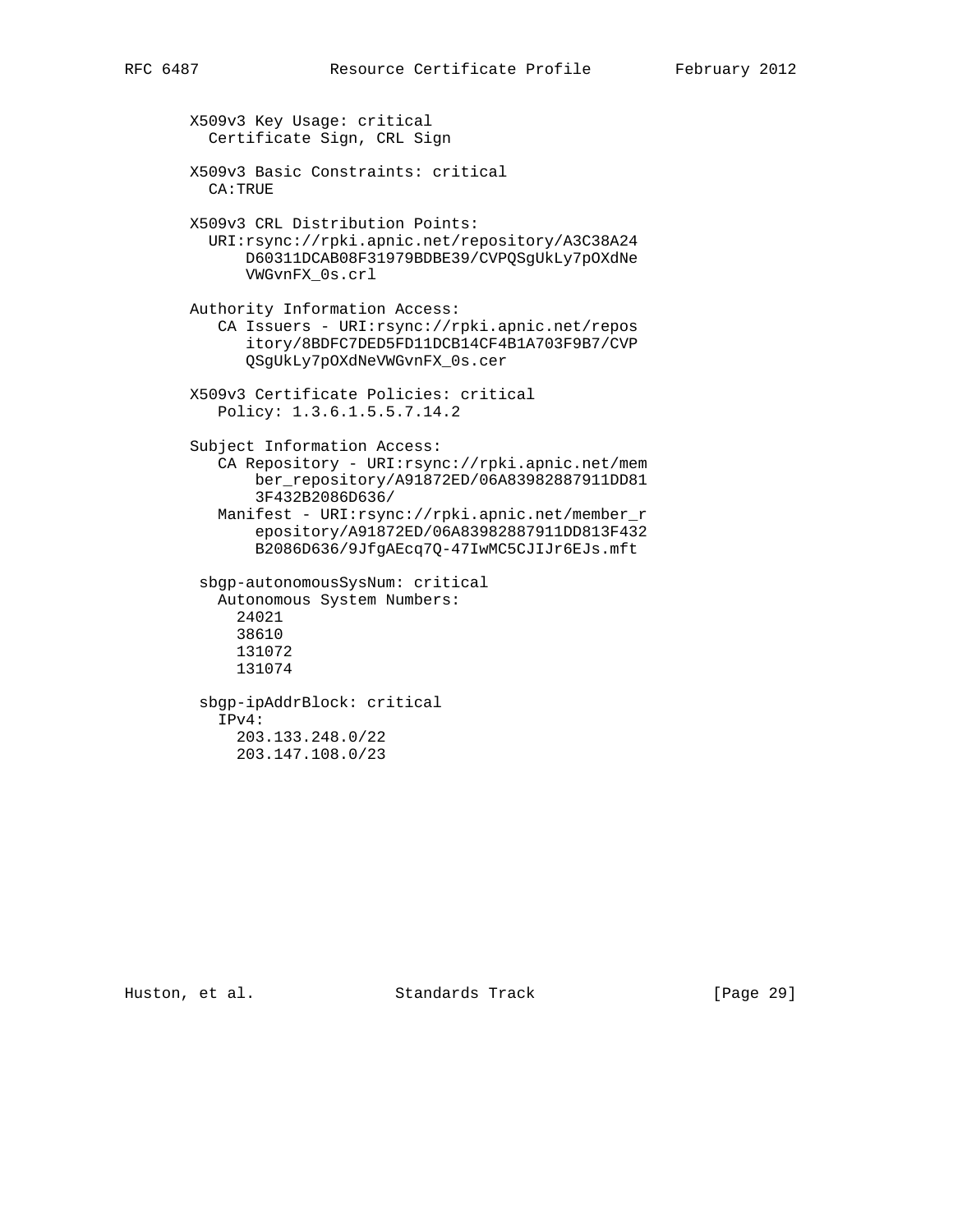Signature Algorithm: sha256WithRSAEncryption 51:4c:77:e4:21:64:80:e9:35:30:20:9f:d8:4b:88:60:b8:1f: 73:24:9d:b5:17:60:65:6a:28:cc:43:4b:68:97:ca:76:07:eb: dc:bd:a2:08:3c:8c:56:38:c6:0a:1e:a8:af:f5:b9:42:02:6b: 77:e0:b1:1c:4a:88:e6:6f:b6:17:d3:59:41:d7:a0:62:86:59: 29:79:26:76:34:d1:16:2d:75:05:cb:b2:99:bf:ca:c6:68:1b: b6:a9:b0:f4:43:2e:df:e3:7f:3c:b3:72:1a:99:fa:5d:94:a1: eb:57:9c:9a:2c:87:d6:40:32:c9:ff:a6:54:b8:91:87:fd:90: 55:ef:12:3e:1e:2e:cf:c5:ea:c3:4c:09:62:4f:88:00:a0:7f: cd:67:83:bc:27:e1:74:2c:18:4e:3f:12:1d:ef:29:0f:e3:27: 00:ce:14:eb:f0:01:f0:36:25:a2:33:a8:c6:2f:31:18:22:30: cf:ca:97:43:ed:84:75:53:ab:b7:6c:75:f7:2f:55:5c:2e:82: 0a:be:91:59:bf:c9:06:ef:bb:b4:a2:71:9e:03:b1:25:8e:29: 7a:30:88:66:b4:f2:16:6e:df:ad:78:ff:d3:b2:9c:29:48:e3: be:87:5c:fc:20:2b:df:da:ca:30:58:c3:04:c9:63:72:48:8c: 0a:5f:97:71

Huston, et al. Standards Track [Page 30]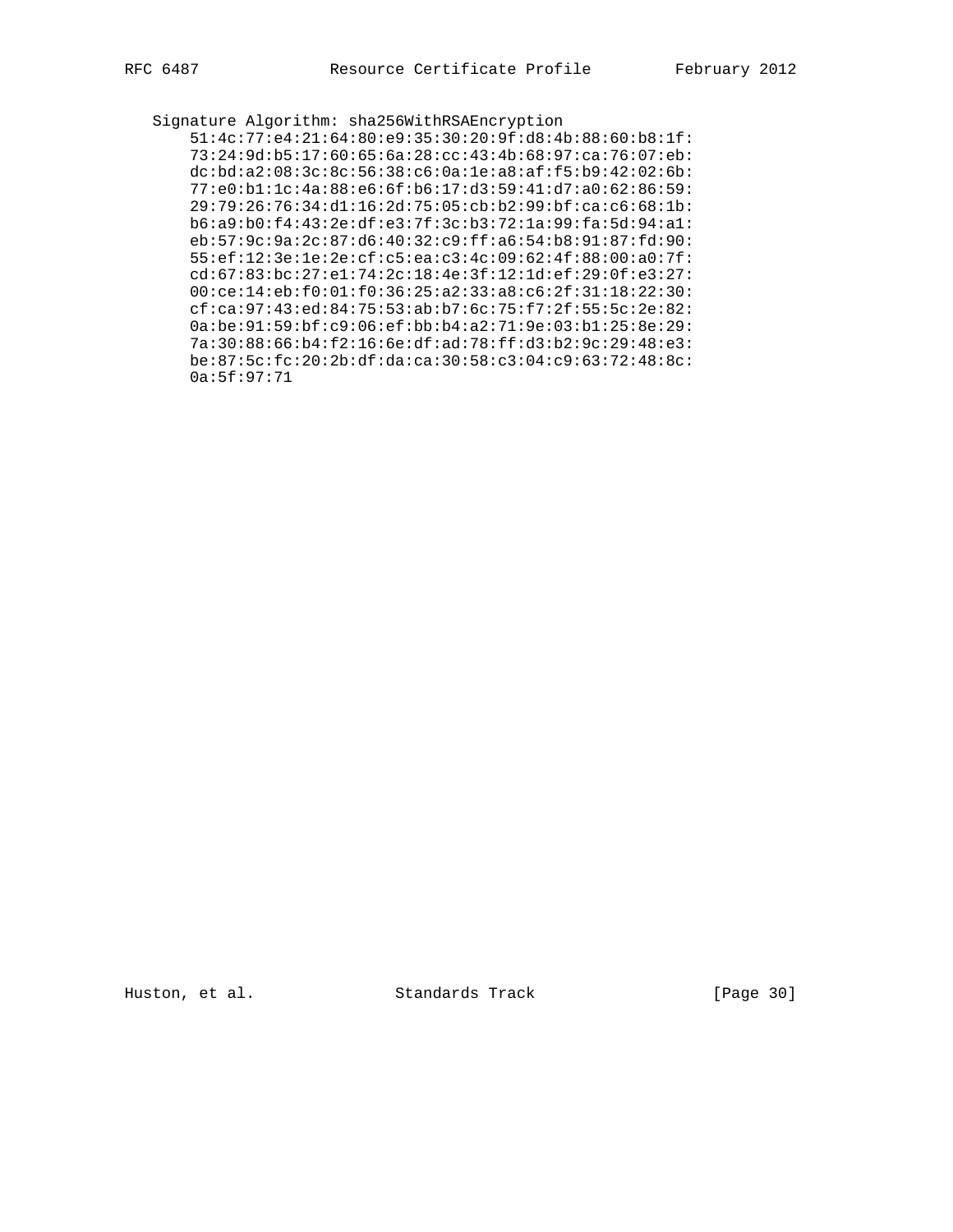Appendix B. Example Certificate Revocation List The following is an example Certificate Revocation List. CRL Name: q66IrWSGuBE7jqx8PAUHAlHCqRw.crl Data: Version: 2 Signature Algorithm: Hash: SHA256, Encryption: RSA Issuer: CN=Demo Production APNIC CA - Not for real use, E=ca@apnic.net This Update: Thu Jul 27 06:30:34 2006 GMT Next Update: Fri Jul 28 06:30:34 2006 GMT Authority Key Identifier: Key Identifier: ab:ae:88:ad:64:86:b8:11:3b:8e:ac:7c:3c:05: 07:02:51:c2:a9:1c CRLNumber: 4 Revoked Certificates: 1 Serial Number: 1 Revocation Date: Mon Jul 17 05:10:19 2006 GMT Serial Number: 2 Revocation Date: Mon Jul 17 05:12:25 2006 GMT Serial Number: 4 Revocation Date: Mon Jul 17 05:40:39 2006 GMT Signature: b2:5a:e8:7c:bd:a8:00:0f:03:1a:17:fd:40:2c:46: 0e:d5:64:87:e7:e7:bc:10:7d:b6:3e:39:21:a9:12: f4:5a:d8:b8:d4:bd:57:1a:7d:2f:7c:0d:c6:4f:27: 17:c8:0e:ae:8c:89:ff:00:f7:81:97:c3:a1:6a:0a: f7:d2:46:06:9a:d1:d5:4d:78:e1:b7:b0:58:4d:09: d6:7c:1e:a0:40:af:86:5d:8c:c9:48:f6:e6:20:2e: b9:b6:81:03:0b:51:ac:23:db:9f:c1:8e:d6:94:54: 66:a5:68:52:ee:dd:0f:10:5d:21:b8:b8:19:ff:29: 6f:51:2e:c8:74:5c:2a:d2:c5:fa:99:eb:c5:c2:a2: d0:96:fc:54:b3:ba:80:4b:92:7f:85:54:76:c9:12: cb:32:ea:1d:12:7b:f8:f9:a2:5c:a1:b1:06:8e:d8: c5:42:61:00:8c:f6:33:11:29:df:6e:b2:cc:c3:7c: d3:f3:0c:8d:5c:49:a5:fb:49:fd:e7:c4:73:68:0a: 09:0e:6d:68:a9:06:52:3a:36:4f:19:47:83:59:da: 02:5b:2a:d0:8a:7a:33:0a:d5:ce:be:b5:a2:7d:8d: 59:a1:9d:ee:60:ce:77:3d:e1:86:9a:84:93:90:9f: 34:a7:02:40:59:3a:a5:d1:18:fb:6f:fc:af:d4:02: d9

Huston, et al. Standards Track [Page 31]